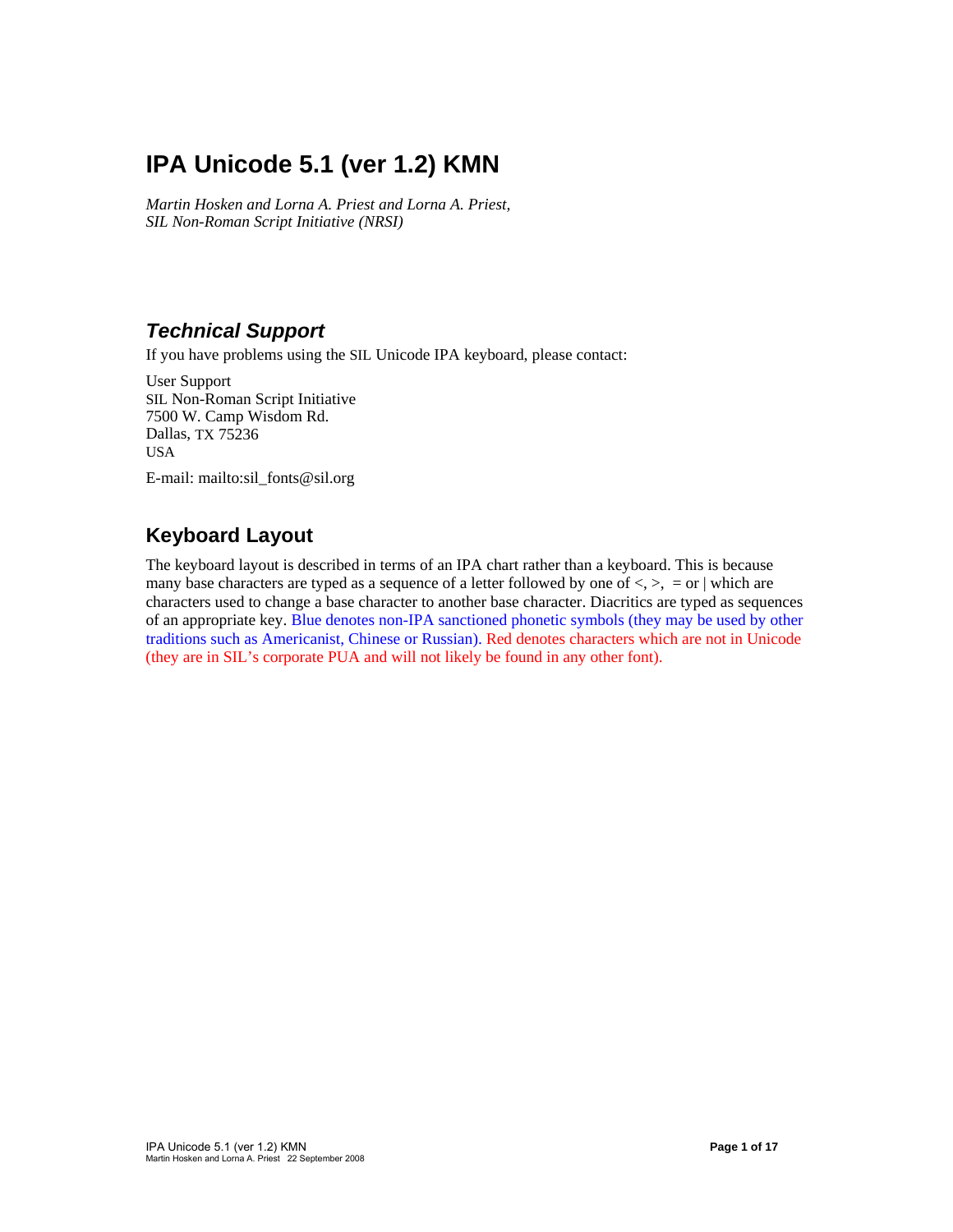#### *Consonants*

|                        | <b>Bilabial</b> | Labio-<br>dental | Dental            | Alveolar              | Post-<br>alveolar | Retroflex                       | Palatal               | Velar                 | Uvular                | Pharyngeal      | Glottal               |
|------------------------|-----------------|------------------|-------------------|-----------------------|-------------------|---------------------------------|-----------------------|-----------------------|-----------------------|-----------------|-----------------------|
| Plosive                | p p             |                  |                   | t<br>t                |                   | t<                              | C<br>$\mathbf{c}$     | $\bf k$<br>k          | đ<br>q                |                 | $\mathbf{?}$<br>$? =$ |
|                        | b <sub>b</sub>  |                  |                   | d<br>d                |                   | $\mathbf{d}$<br>d<              | $j =$<br>$\mathbf{f}$ | g<<br>$\mathfrak{g}$  | $G=$<br>G             |                 |                       |
| Nasal                  | m <sub>m</sub>  | m><br>m          |                   | n<br>$\mathbf n$      |                   | $\eta$ n<                       | $n=$<br>$\mathfrak n$ | n><br>ŋ               | $N=$<br>$N_{\odot}$   |                 |                       |
| Trill                  | $B$ B=          |                  |                   | r<br>r                |                   |                                 |                       |                       | $R =$<br>$\mathbb{R}$ |                 |                       |
| Tap or Flap            |                 | $V$ v<           |                   | r<br>$\mathbf{r}$     |                   | r<<br>t                         |                       |                       |                       |                 |                       |
| Fricative              | $\phi$<br>$f =$ | $\mathbf f$<br>f | $\theta$<br>$t =$ | S<br>S                | $s =$             | $\mathtt{s}<$<br>ş              | $C =$<br>ç            | $\mathbf x$<br>X      | $x =$<br>$\chi$       | ħ<br>h>         | h<br>h                |
|                        | $\beta$<br>$b=$ | V<br>$\mathbf v$ | ð<br>$d =$        | Z<br>$\rm{z}$         | $\rm{z}$ =<br>3   | $\rm{z}$ $<$<br>$Z_{L}$         | j<<br>$\mathbf{j}$    | $g=$<br>Y             | R><br>R               | $\Omega$<br>? < | ĥ<br>h<               |
| Lateral Fricative      |                 |                  |                   | $\ddagger$<br>$l =$   |                   |                                 |                       |                       |                       |                 |                       |
|                        |                 |                  |                   | $\frac{1}{5}$<br>1    |                   |                                 |                       |                       |                       |                 |                       |
| Approximant            |                 | $v = v$          |                   | $r =$<br>$\mathbf{I}$ |                   | R<<br>$\mathbf{J}_{\mathbf{r}}$ | j<br>1                | W><br>$\mathbf{u}$    |                       |                 |                       |
| Lateral<br>Approximant |                 |                  |                   | 1<br>1                |                   | $1\,<$                          | K<br>L<               | $L =$<br>$\mathbf{L}$ |                       |                 |                       |

Where symbols appear in pairs, the bottom one represents a voiced consonant. Shaded areas denote articulations judged impossible.

#### *Other Consonants*

|           |       | <b>Clicks</b>    | Voiced implosives |    |                 |  |
|-----------|-------|------------------|-------------------|----|-----------------|--|
| $(\cdot)$ | $p =$ | <b>Bilabial</b>  | 6                 | b> | <b>Bilabial</b> |  |
|           | ! <   | Dental           | ď                 | d> | Dental/alveolar |  |
|           | Ī     | (Post)alveolar   |                   | j> | Palatal         |  |
|           | $!=$  | Palatoalveolar   | g                 | q  | Velar           |  |
|           | ! >   | Alveolar lateral | G                 | G  | Uvular          |  |

## *Other Symbols*

| M            | $w =$              | VI labial-velar fricative        | Ç | C<  | vd alveolo-palatal fricative |
|--------------|--------------------|----------------------------------|---|-----|------------------------------|
| W            | W                  | Vd labial-velar<br>approximant   | Z | Z > | Vd alveolo-palatal fricative |
|              | $y < 0$ r<br>$h =$ | Vd labial-palatal<br>approximant | л | L>  | Vd alveolar lateral flap     |
| н            | $H =$              | VI epiglottal fricative          |   | H > | Simultaneous [and x          |
| ç            | O<                 | Vd epiglottal fricative          |   |     |                              |
| $\mathbf{P}$ | O=                 | Vd epiglottal plosive            |   |     |                              |

#### *Vowels*

|            |           | Front        |            | Central           | <b>Back</b>     |                          |
|------------|-----------|--------------|------------|-------------------|-----------------|--------------------------|
|            | Unrounded | Rounded      | Unrounded  | Rounded           | Unrounded       | Rounded                  |
| Close      | i         | У            | $I =$<br>ŧ | $U =$<br>u        | u<br>u=         | u<br>u                   |
| Near-close | $i =$     | $y=$         |            |                   |                 | U<br>u<                  |
| Close-mid  | e<br>e    | ø<br>$\circ$ | $E =$<br>Э | $O=$<br>$\Theta$  | O ><br>$\infty$ | O<br>$\Omega$            |
| Mid        |           |              | $\Theta$   | $e=$              |                 |                          |
| Open-mid   | ε<br>e<   | E<<br>œ      | 3<br>e     | O<<br>$\mathbf G$ | u><br>Λ         | $\mathcal{O}$<br>$\circ$ |
| Near-open  | æ<br>ac<  |              | E          | a >               |                 |                          |
| Open       | a<br>a    | Œ<br>E >     |            |                   | a<br>$a =$      | D<br>$O =$               |

#### *Suprasegmentals*

|     |       | Primary stress               |
|-----|-------|------------------------------|
|     |       | Secondary stress             |
| e:  |       | Long                         |
| e'  | : :   | Half long                    |
| e:: | : : : | <b>Extra long</b>            |
| ě   | ***   | <b>Fxtra short</b>           |
|     | . <   | Minor (foot) group           |
|     |       | Major (intonation) group     |
|     |       | Syllable break               |
|     |       | Linking (absence of a break) |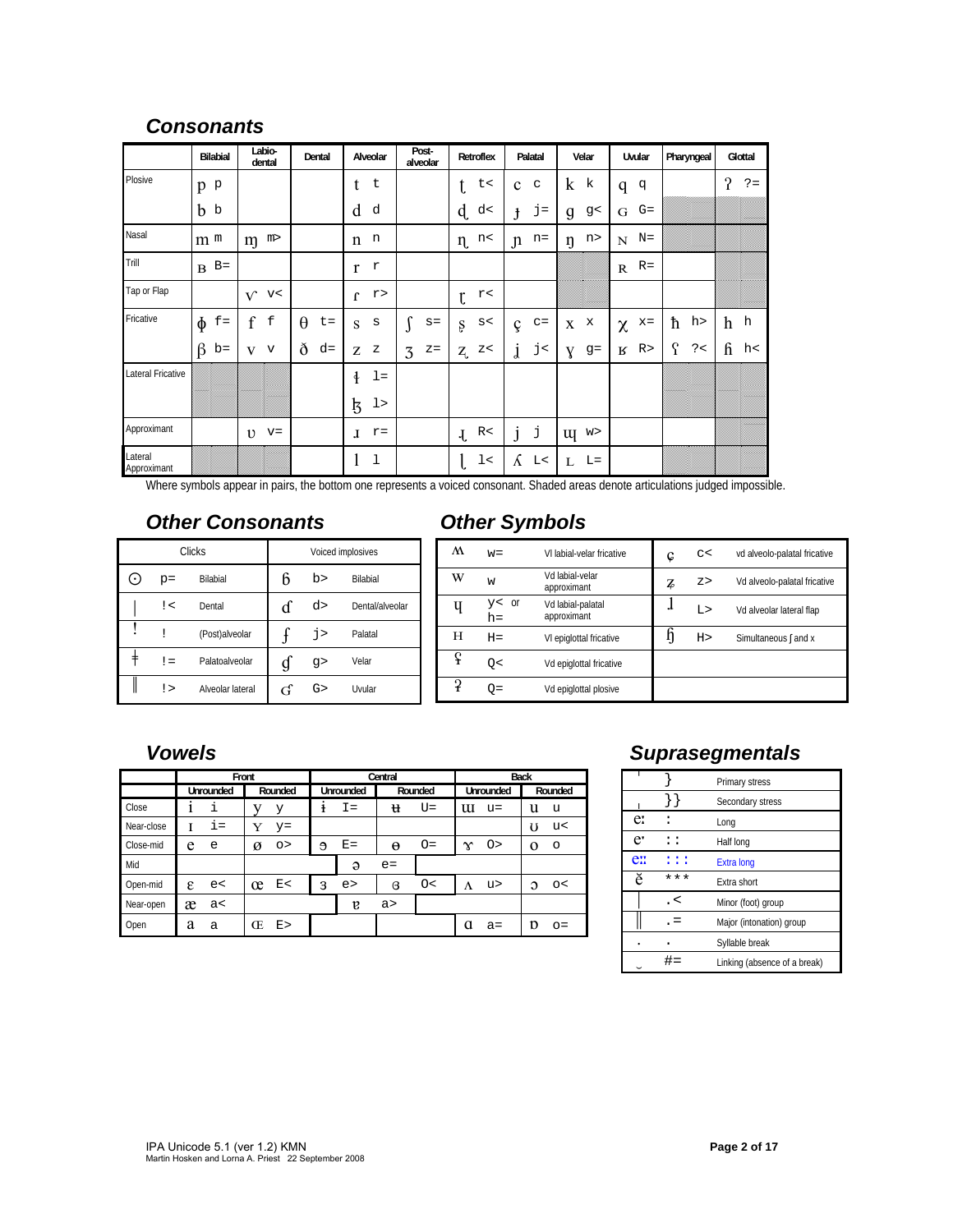## *Other (non-IPA) Vowels*

| æ | A > |                                                                 | $\alpha$ | a  | open central unrounded vowel |
|---|-----|-----------------------------------------------------------------|----------|----|------------------------------|
|   | i   | near-close near-front unrounded                                 | A        | А  | open central unrounded       |
|   | Tэ  |                                                                 |          | z  | unrounded alveolar apical    |
|   | I<  | lower-high central unrounded<br>$\alpha$<br>high back unrounded |          | z  | unrounded retroflex apical   |
|   | TT> | high front rounded                                              |          | yι | rounded alveolar apical      |
| ω | u   | near-close back rounded                                         |          | Y  | rounded retroflex apical     |
| Е | Ε   | mid front unrounded                                             |          |    |                              |
| я | e   | open-mid front rounded                                          |          |    |                              |

## *Tone and Word accents*

| Level <sup>1</sup> |    |              |    |            |           |      | Contour <sup>2</sup> |        |                       |
|--------------------|----|--------------|----|------------|-----------|------|----------------------|--------|-----------------------|
|                    | #4 | ế            | @4 | Extra high | $\Lambda$ | #04  | ě                    | @13    | Rising                |
| 1                  | #3 | é            | @3 | High       | Ν         | #40  | ê                    | @31    | Falling               |
| $\overline{1}$     | #2 | ē            | @2 | Mid        | 1         | #24  | é                    | @23    | High rising           |
| ⊣                  | #1 | è            | @1 | Low        | ⇃         | #12  | è                    | @12    | Low rising            |
|                    | #0 | è            | @0 | Extra low  | Ν         | #141 | è                    | @131   | Rising-falling        |
|                    |    |              |    |            |           |      | è                    | @21    | Low falling           |
|                    |    |              |    |            |           |      | ê                    | @32    | <b>High falling</b>   |
|                    |    |              |    |            |           |      | ě                    | @313   | <b>Falling-rising</b> |
|                    |    | $\downarrow$ | #  | Downstep   |           |      | $\nearrow$           | $#$ >> | Global rise           |
|                    |    | $\uparrow$   | #  | Upstep     |           |      | 71                   | #<<    | Global fall           |

#### *Other (non-IPA) Symbols*

| $\mathfrak{C}% _{a}^{a}(\mathbb{R}^{2n})$ | C       | vl palatal implosive                    |
|-------------------------------------------|---------|-----------------------------------------|
| $\mathbf d$                               | d       | alveolo-palatal vd plosive              |
| ħ                                         | $\ln  $ | vd pharyngeal nasal                     |
| k                                         | k>      | vl velar implosive                      |
| T                                         | 11      | front-palatal vd lateral<br>approximant |
| $n_{\rm}$                                 | n       | front-palatal vd nasal                  |
| ß                                         | p       | vl bilabial implosive                   |
| ď                                         | q>      | vl uvular implosive                     |
|                                           | $S =$   | vl retroflex postalveolar fricative     |
| f                                         | t>      | vl dental or alveolar implosive         |
| t                                         | t       | front-palatal vl plosive                |
| 1                                         | тI      | dental click                            |
| W                                         | W<      | bilabial flap                           |
|                                           | $Z =$   | vd retroflex postalveolar<br>fricative  |
|                                           | $+=$    |                                         |

## *Tone numbers and pitch contours (non-IPA)*

|   | ##1 ##2 ##3 ##4 ##5 ##6<br>##7 ##8 ##9 | Level pitch contours from 1 to 93 |
|---|----------------------------------------|-----------------------------------|
|   | $3^{\wedge} (0-9)$                     | superscript number                |
| - | $\overline{\phantom{a}}$               | superscript hyphen                |

-

<sup>&</sup>lt;sup>1</sup> Use " $\&$ " for Left-stem level tones, e.g. " $\&0$ " becomes A712 ( $\lceil$ ).

<sup>&</sup>lt;sup>2</sup> Glides to and from any level (e.g. "#32" becomes  $\dagger$ ) and any sequence of any two glides (e.g. " $#314"$  becomes  $\forall$ ).

<sup>&</sup>lt;sup>3</sup> These require the use of Charis SIL (http://scripts.sil.org/CharisSILfont) or Doulos SIL (http://scripts.sil.org/DoulosSILfont) version 4.1 or greater. They will turn into contours if used in Graphite applications.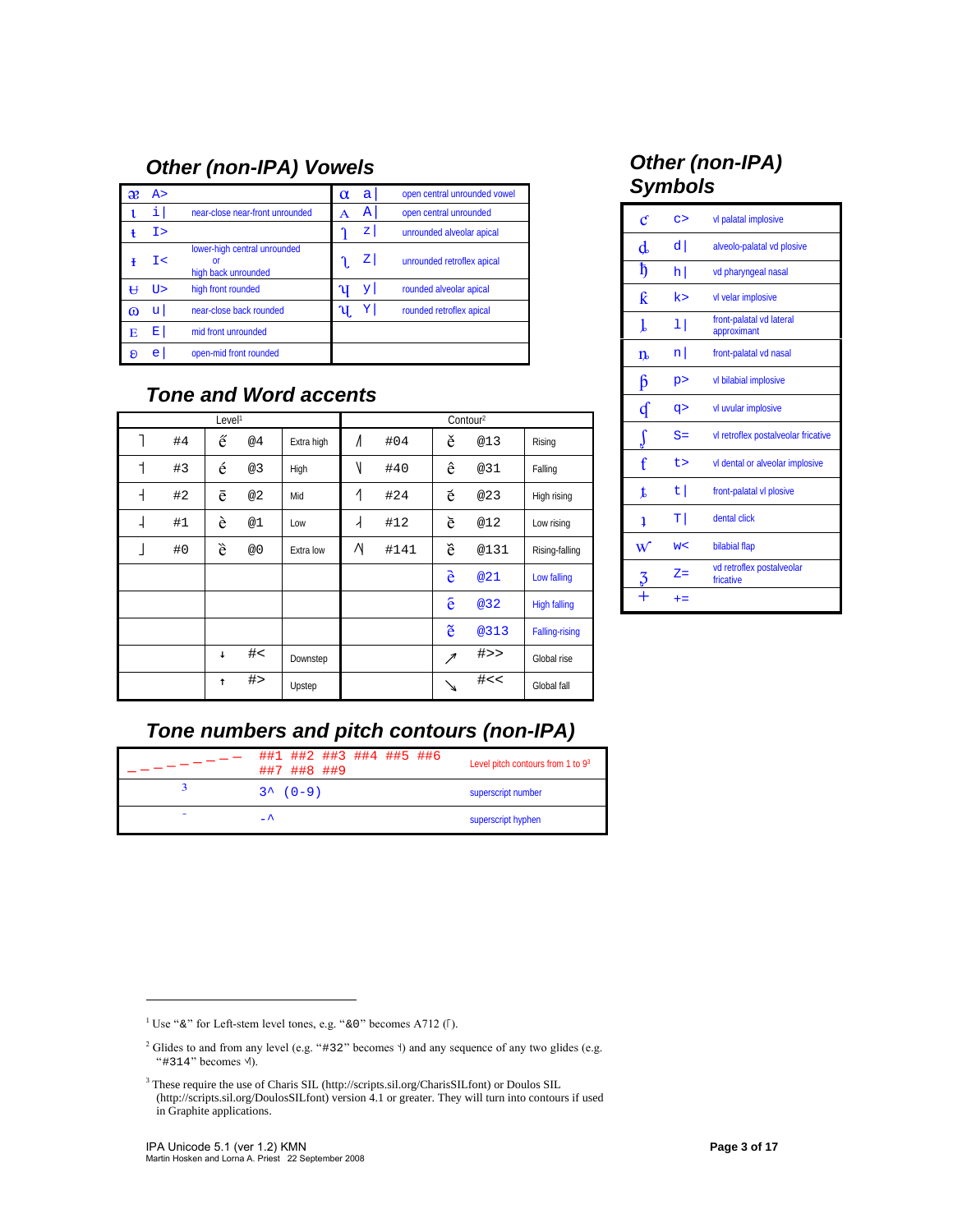| $\rm k^h$                        | h^                                                    | Aspirated                                                                         |
|----------------------------------|-------------------------------------------------------|-----------------------------------------------------------------------------------|
| $\mathfrak{t}^{\mathrm{w}}$      | w^                                                    | Labialised                                                                        |
| $\mathbf{t}^{\mathbf{j}}$        | j^                                                    | Palatalised                                                                       |
| $1^{\mathrm{v}}$                 | $g = \uparrow$                                        | Velarised                                                                         |
| $t^{\Omega}$                     | ?<^                                                   | Pharyngealised                                                                    |
| $\mathbf{R}^{\mathrm{n}}$        | n^                                                    | Pre/post nasalised                                                                |
| $t^1$                            | $1^{\wedge}$                                          | Lateral release                                                                   |
| $\mathbf{r}_{\mathbf{t}}$        | symbol<br>followed by<br>e.g. $n = \uparrow$          | Other superscripts are available <sup>4</sup>                                     |
| $k^{\epsilon}$                   | E E                                                   | <b>Light aspiration</b>                                                           |
| e                                | [1]                                                   | Rhoticity                                                                         |
| ť                                | 11                                                    | Ejective                                                                          |
| $t^{\bar{\jmath}}$               | 111                                                   | No audible release                                                                |
| $\mathbf{b}^{\mathbf{\epsilon}}$ | ננננ                                                  | <b>Weak aspiration</b>                                                            |
| ļ                                | \$                                                    | Syllabic                                                                          |
| a                                | \$\$                                                  | Non-syllabic                                                                      |
| ą                                | \$\$\$                                                | Creaky voiced                                                                     |
| a                                | symbol<br>followed by<br>$$$ \$\$\$ e.g.<br>a\$\$\$\$ | Retroflex hooks <sup>5</sup>                                                      |
| ņ                                | ిన                                                    | Voiceless                                                                         |
| Ş                                | ៖ေ                                                    | Voiced                                                                            |
| S                                | 응응응                                                   | Breathy voiced                                                                    |
| b                                | symbol<br>followed by<br>8888 e.g.<br><b>b%%%</b>     | Palatal hooks <sup>6</sup>                                                        |
| ŋ                                | @                                                     | Voiceless (diacritics are<br>sometimes placed above a symbol<br>with a descender) |

|  |  | <b>Diacritics &amp; Suprasegmentals</b> |
|--|--|-----------------------------------------|
|--|--|-----------------------------------------|

| ţ                 | $\{$           | Dental                                       |
|-------------------|----------------|----------------------------------------------|
| ţ                 | { {            | Apical                                       |
| ţ                 | $\{ \}$        | Laminal                                      |
| t                 | $\{\{\{\}\}\}$ | Linguolabial                                 |
| ţ                 | ${ }$          | Closer variety / Fricative                   |
| $\tilde{e}$       |                | Nasalised                                    |
| $\ddagger$        | $1 - -$        | Velarized or pharyngealized <sup>7</sup>     |
| ë                 | $\star$        | Centralised                                  |
| ě                 | $* *$          | Mid centralised                              |
| ĕ                 | ***            | Extra short                                  |
| ė                 | ****           | Palatalization/Centralization                |
| $\dot{\tilde{m}}$ | *****          |                                              |
| kр                | #&             | Double articulation / affricate <sup>8</sup> |
| ts                | @&             | Double articulation / affricate <sup>9</sup> |
| ų                 | $\ddot{}$      | Advanced                                     |
| $\mathbf{i}$      |                | Retracted                                    |
| ę                 | $++$           | Raised                                       |
| ę                 |                | Lowered                                      |
| ę                 | $++++$         | $+ATR$                                       |
| ę                 |                | -ATR                                         |
| ę                 | $++++$         | More rounded                                 |
| ę                 |                | Less rounded                                 |
| Q                 |                | open vowel                                   |
| p                 |                | <b>Fortis</b>                                |
| p                 | $\{\} \} \}$   | Lenis                                        |
|                   | $\Rightarrow$  | Becomes, is realized as                      |
| σ                 | s >            | <b>Syllable</b>                              |
| ×                 | $=$ $<$        | <b>Combining Grapheme Joiner</b>             |

l

<sup>8</sup> Typed between the characters. Thus  $k \# \&p$ .<br><sup>9</sup> Typed between the characters. Thus t@&s.

 $\overline{a}$ 

<sup>4</sup> The following characters can be superscripted: 0123456789 + - = ( ) ʕ ʔ b β c ɕ d ð f ɸ g ɡ ɣ h ɦ ħ j ɟ ʝ k l ɭ ʎ ʟ m ɱ n ɲ ɳ ŋ ɴ p r ɹ ɻ ʁ s ʂ ʃ t θ v ʋ w ɰ x ɥ z ʑ ʐ ʒ a ɐ æ ᴂ ɑ e ə ɜ ɛ

 $\emptyset \oplus \emptyset$   $\emptyset$   $\emptyset$   $\emptyset$   $\emptyset$  i  $i$  i  $i$  o  $i$  o  $i$   $\emptyset$   $\emptyset$   $\emptyset$   $\emptyset$   $\emptyset$   $\emptyset$   $\emptyset$   $\emptyset$   $\emptyset$   $\emptyset$   $\emptyset$   $\emptyset$   $\emptyset$   $\emptyset$   $\emptyset$   $\emptyset$   $\emptyset$   $\emptyset$   $\emptyset$   $\emptyset$   $\emptyset$   $\emptyset$   $\emptyset$   $\emptyset$   $\emptyset$   $\emptyset$   $\emptyset$  $e \in \mathfrak{g} \ni \mathfrak{g} \ni \mathfrak{g} \neq 0$ 

 $^6$  Palatal hooks may be added to: b d f g k l m n p r s  $\int v x z (b$  $\mathtt{d}$ f $\mathtt{g}$ k $\mathtt{l}$ m n n r s $\mathtt{s}$ v x z)

<sup>&</sup>lt;sup>7</sup> Available for  $\mathfrak b$ ,  $\mathfrak d$ ,  $\mathfrak f$ ,  $\mathfrak k$ ,  $\mathfrak m$ ,  $\mathfrak m$ ,  $\mathfrak m$ ,  $\mathfrak m$ ,  $\mathfrak r$ ,  $\mathfrak r$ ,  $\mathfrak s$ ,  $\mathfrak t$  and  $\mathfrak z$ .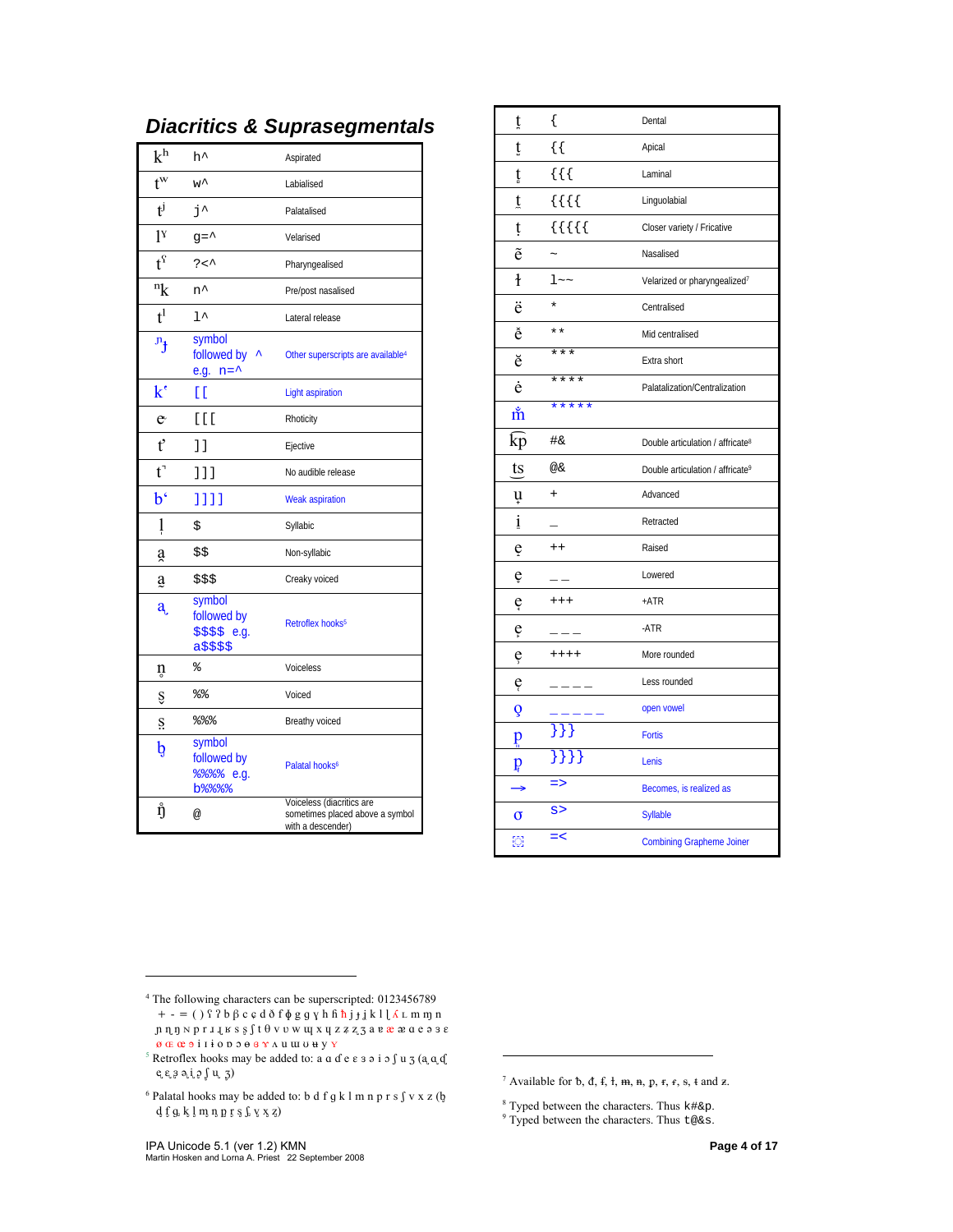## **Appendix: IPA number chart**

Green denotes IPA characters unsupported by this keyboard.

| Alph<br>sorting<br>key | Glyph           | Key-<br>strokes | IPA No.             | <b>USV</b> | <b>Symbol Name</b>             | <b>IPA Phonetic Description</b>                 |
|------------------------|-----------------|-----------------|---------------------|------------|--------------------------------|-------------------------------------------------|
| 1.                     | a               | a               | 304                 | 0061       | Lowercase A                    | open front unrounded vowel                      |
| 2.                     | $\mathbf{g}$    | a >             | 324                 | 0250       | Turned A                       | near-open central vowel                         |
| 3.                     | $\alpha$        | $a =$           | 305                 | 0251       | Script A                       | open back unrounded vowel                       |
| 4.                     | D               | $O =$           | 313                 | 0252       | <b>Turned Script A</b>         | open back rounded vowel                         |
| 5.                     | æ               | a<              | 325                 | 00E6       | Ash; Lowercase A-E<br>ligature | near-open front unrounded vowel                 |
| 6.                     | A               | Α               | 701                 | 0041       | Upper-case A                   | Α                                               |
| 7.                     | $\mathbf b$     | b               | 102                 | 0062       | Lowercase B                    | vd bilabial plosive                             |
| 8.                     | $6\overline{6}$ | b>              | 160                 | 0253       | Hooktop B                      | vd bilabial implosive                           |
| 9.                     | в               | $B=$            | 121                 | 0299       | Small Capital B                | vd bilabial trill                               |
| 10.                    | $\beta$         | $b=$            | 127                 | 03B2       | Beta                           | vd bilabial fricative                           |
| 11.                    | B               | B               | 702                 | 0042       | Upper-case B                   | B                                               |
| 12.                    | $\mathbf c$     | $\mathtt{C}$    | 107                 | 0063       | Lowercase C                    | vl palatal plosive                              |
| 13.                    | $\mathfrak{C}$  | C               | 163                 | 0188       | Hooktop C                      | vl palatal implosive (withdrawn, 1993)          |
| 14.                    | č               |                 | 299                 | 010D       | C wedge                        | vl postalveolar affricate (not IPA usage)       |
| 15.                    | ç               | $C =$           | 138                 | 00E7       | C Cedilla                      | vl palatal fricative                            |
| 16.                    | Ç               | C<              | 182                 | 0255       | Curly-tail C                   | vl alveolo-palatal fricative                    |
| 17.                    | $\mathcal{C}$   |                 | 202                 | 0297       | Stretched C                    | postalveolar click (superceded by 178,<br>1989) |
| 18.                    | $\mathcal{C}$   | C               | 624<br>$(=703)$     | 0043       | Upper-case C                   | Creak                                           |
| 19.                    | $\mathcal{C}$   | $\mathsf C$     | 703<br>(use<br>624) | 0043       | Upper-case C                   | C (Creak)                                       |
| 20.                    | $\mathbf d$     | d               | 104                 | 0064       | Lowercase D                    | vd dental or alveolar plosive                   |
| 21.                    | $\mathbf d$     | d >             | 162                 | 0257       | Hooktop D                      | vd dental or alveolar implosive                 |
| 22.                    | d               | d<              | 106                 | 0256       | Right-tail D                   | vd retroflex plosive                            |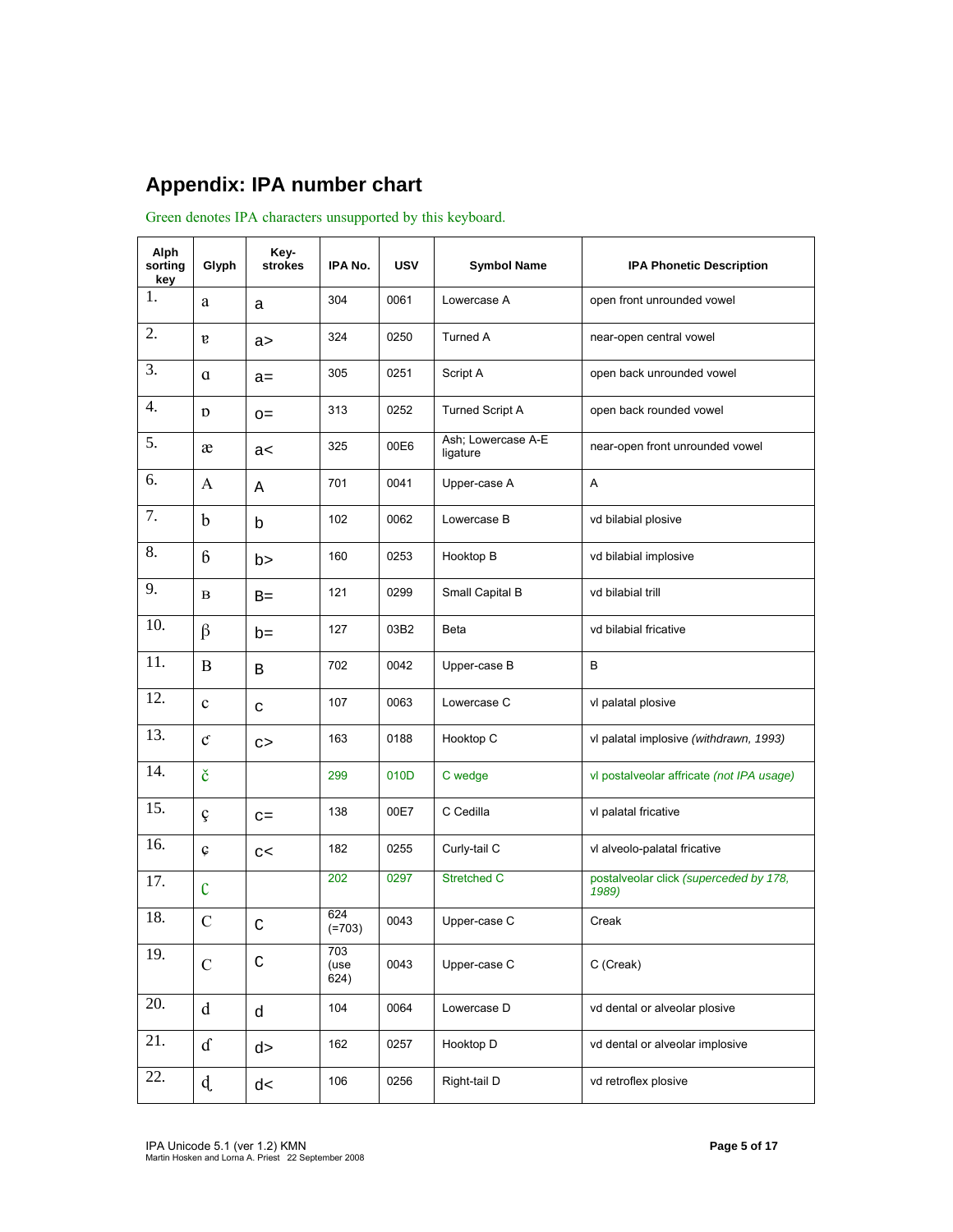| Alph<br>sorting<br>key | Glyph                  | Key-<br>strokes | IPA No.             | <b>USV</b> | <b>Symbol Name</b>      | <b>IPA Phonetic Description</b>                              |
|------------------------|------------------------|-----------------|---------------------|------------|-------------------------|--------------------------------------------------------------|
| 23.                    | d.                     | d > \$ \$ \$ \$ | 219                 | 1D91       | Hooktop right-tail D    | vd retroflex implosive (not explicitly IPA<br>approved)      |
| 24.                    | dΖ                     |                 | 212                 | 02A3       | D-Z ligature            | vd alveolar affricate (superceded by 104<br>$+ 133$          |
| 25.                    | ф                      |                 | 214                 | 02A4       | D-Ezh ligature          | vd postalveolar affricate (superceded by<br>$104 + 135$      |
| 26.                    | $\mathrm{d}z$          |                 | 216                 | 02A5       | D-Curly-tail-Z ligature | vd alveolo-palatal affricate (superceded<br>by $104 + 183$ ) |
| 27.                    | ð                      | $d =$           | 131                 | 00F0       | Eth                     | vd dental fricative                                          |
| 28.                    | D                      | D               | 704                 | 0044       | Upper-case D            | D                                                            |
| 29.                    | e                      | e               | 302                 | 0065       | Lowercase E             | close-mid front unrounded vowel                              |
| 30.                    | $\circ$                | $e = \uparrow$  | 218                 | 1D4A       | Superscript schwa       | mid central vowel release                                    |
| 31.                    | $\Theta$               | $e=$            | 322                 | 0259       | Schwa                   | mid central vowel                                            |
| 32.                    | $\mathfrak{D}^{\circ}$ |                 | 327                 | 025A       | Right-hook schwa        | R-coloured mid central vowel (Equivalent<br>to $322 + 419$   |
| 33.                    | Э                      | $E =$           | 397                 | 0258       | Reversed E              | close-mid central unrounded vowel                            |
| 34.                    | ε                      | e<              | 303                 | 025B       | Epsilon                 | open-mid front unrounded vowel                               |
| 35.                    | Ð                      | $\mathsf{e}$    | 396                 | 029A       | Closed epsilon          | open-mid central rounded vowel<br>(superceded by 395, 1996)  |
| 36.                    | 3                      | e               | 326                 | 025C       | Reversed epsilon        | open-mid central unrounded vowel                             |
| 37.                    | B                      | O<              | 395                 | 025E       | Closed reversed epsilon | open-mid central rounded vowel                               |
| 38.                    | E                      | Е               | 705                 | 0045       | Upper-case E            | E                                                            |
| 39.                    | $\mathbf f$            | $\mathbf f$     | 128                 | 0066       | Lowercase F             | vl labiodental fricative                                     |
| 40.                    | $f_{\eta}$             |                 | 602                 | 02A9       | F-Eng ligature          | Velopharyngeal fricative                                     |
| 41.                    | $\mathbf F$            | F               | 622<br>$(=706)$     | 0046       | Upper-case F            | Falsetto                                                     |
| 42.                    | $\mathbf F$            | $\mathbf F$     | 706<br>(use<br>622) | 0046       | Upper-case F            | F (Falsetto)                                                 |
| 43.                    | $\mathfrak g$          | g<              | 110                 | 0261       | Opentail G              | vd velar plosive (equivalent to 210)                         |
| 44.                    | $\mathfrak{g}$         | g               | 166                 | 0260       | Hooktop G               | vd velar implosive                                           |
| 45.                    | g                      | g               | 210                 | 0067       | Looptail G              | vd velar plosive (equivalent to 110)                         |
| 46.                    | G                      | $G=$            | 112                 | 0262       | Small Capital G         | vd uvular plosive                                            |
| 47.                    | ${\bf G}$              | G >             | 168                 | 029B       | Hooktop Small Capital G | vd uvular implosive                                          |
| 48.                    | $\mathbf G$            | G               | 707                 | 0047       | Upper-case G            | G                                                            |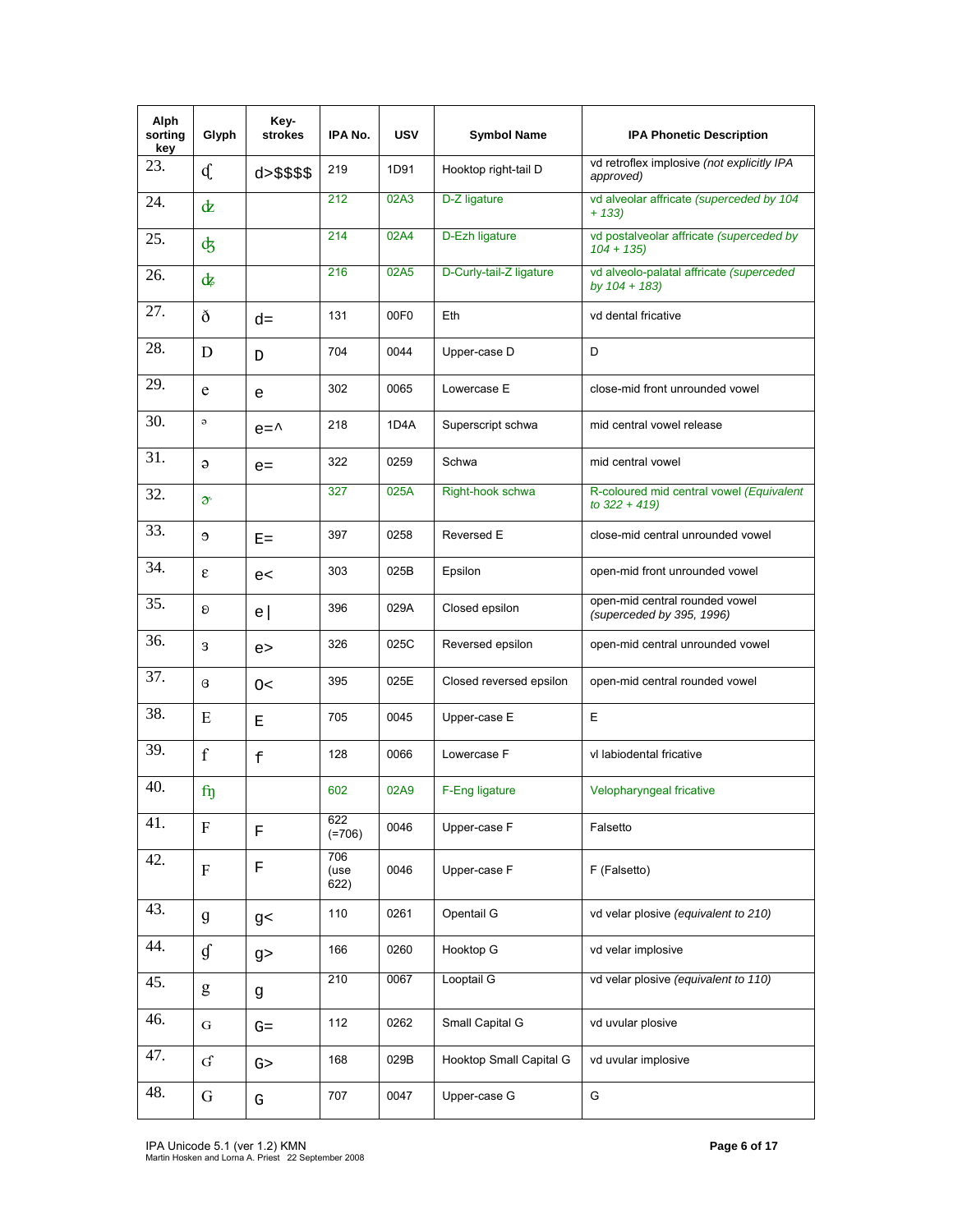| Alph<br>sorting<br>key | Glyph          | Key-<br>strokes | IPA No.             | <b>USV</b> | <b>Symbol Name</b>                 | <b>IPA Phonetic Description</b>                                    |
|------------------------|----------------|-----------------|---------------------|------------|------------------------------------|--------------------------------------------------------------------|
| 49.                    | Y              | $q =$           | 141                 | 0263       | Gamma                              | vd velar fricative                                                 |
| 50.                    | Y              | $g = \uparrow$  | 422                 | 02E0       | Superscript Gamma                  | velarized                                                          |
| 51.                    | $\gamma$       | O >             | 315                 | 0264       | Ram's Horns                        | close-mid back unrounded vowel                                     |
| 52.                    | $\mathbf h$    | h               | 146                 | 0068       | Lowercase H                        | vl glottal fricative                                               |
| 53.                    | $\mathbf h$    | h^              | 404<br>$(=671)$     | 02B0       | Superscript H                      | aspirated                                                          |
| 54.                    | $\mathbf h$    | h^              | 671<br>(use<br>404) | 02B0       | Left-sited superscript H           | Pre-aspiration                                                     |
| 55.                    | ħ              | h>              | 144                 | 0127       | Crossed H                          | vl pharyngeal fricative                                            |
| 56.                    | $\mathbf{h}$   | h<              | 147                 | 0266       | Hooktop H                          | vd glottal fricative                                               |
| 57.                    | $\mathfrak{h}$ | $_{\rm H>}$     | 175                 | 0267       | Hooked Heng                        | simultaneous vl postalveolar and velar<br>fricative                |
| 58.                    | Ų              | y < or<br>h=    | 171                 | 0265       | Turned H                           | vd labial-palatal approximant                                      |
| 59.                    | Н              | $H =$           | 173                 | 029C       | Small Capital H                    | vl epiglottal fricative                                            |
| 60.                    | H              | Н               | 708                 | 0048       | Upper-case H                       | H                                                                  |
| 61.                    | $\mathbf{i}$   | i               | 301                 | 0069       | Lowercase I                        | close front unrounded vowel                                        |
| 62.                    | $\mathbf{1}$   |                 | 394                 | 0131       | <b>Undotted I</b>                  | Not IPA usage                                                      |
| 63.                    | $\ddot{t}$     | $I =$           | 317                 | 0268       | Barred I                           | close central unrounded vowel                                      |
| 64.                    | $\mathbf{t}$   | i               | 399                 | 0269       | lota                               | near-close near-front unrounded vowel<br>(superseded by 319, 1989) |
| 65.                    | I              | i=              | 319                 | 026A       | Small Capital I                    | near-close near-front unrounded vowel                              |
| 66.                    | $\bf{I}$       | I.              | 709                 | 0049       | Upper-case I                       | $\mathsf{I}$                                                       |
| 67.                    | j              | j               | 153                 | 006A       | Lowercase J                        | vd palatal approximant                                             |
| 68.                    | j              | j^              | 421                 | 02B2       | Superscript J                      | palatalized                                                        |
| 69.                    | $\mathbf{j}$   | j<              | 139                 | 029D       | Curly-tail J                       | vd palatal fricative                                               |
| 70.                    | ľ              |                 | 298                 | 01F0       | J wedge                            | vd postalveolar affricate (not IPA usage)                          |
| 71.                    | $\mathbf{f}$   | $j =$           | 108                 | 025F       | Barred Dotless J                   | vd palatal plosive                                                 |
| 72.                    | $\mathbf{f}$   | $j$ >           | 164                 | 0284       | <b>Hooktop Barred Dotless</b><br>J | vd palatal implosive                                               |
| 73.                    | $\bf J$        | J               | 626<br>$(=710)$     | 004A       | Upper-case J                       | Jaw                                                                |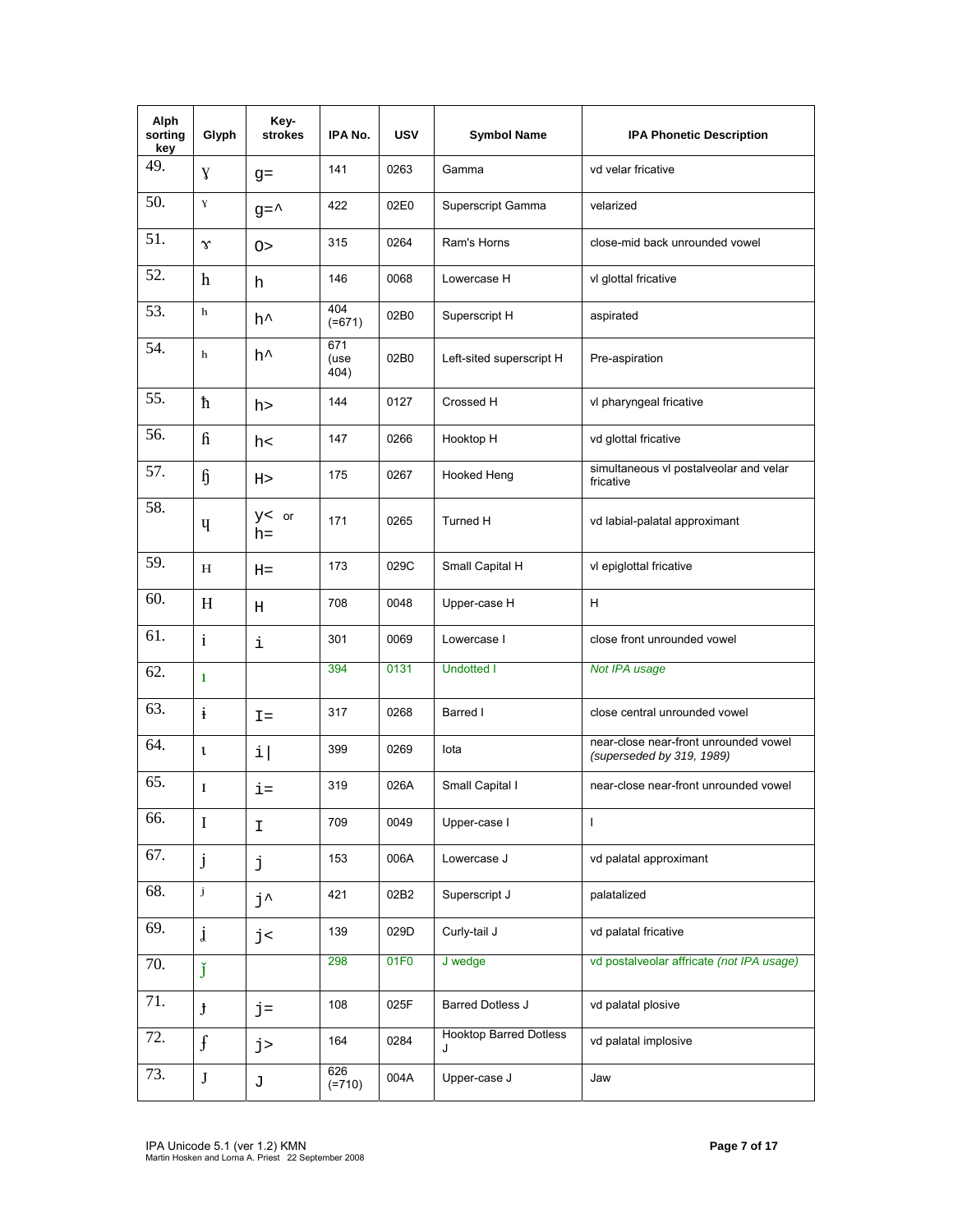| Alph<br>sorting<br>key | Glyph                           | Key-<br>strokes    | IPA No.             | <b>USV</b> | <b>Symbol Name</b>     | <b>IPA Phonetic Description</b>                            |
|------------------------|---------------------------------|--------------------|---------------------|------------|------------------------|------------------------------------------------------------|
| 74.                    | J                               | J                  | 710<br>(use<br>626) | 004A       | Upper-case J           | $J$ (Jaw)                                                  |
| 75.                    | $\mathbf k$                     | k                  | 109                 | 006B       | Lowercase K            | vl velar plosive                                           |
| 76.                    | $\boldsymbol{\hat{\mathrm{K}}}$ | k>                 | 165                 | 0199       | Hooktop K              | vl velar implosive (withdrawn, 1993)                       |
| 77.                    | $\mathbf{F}$                    |                    | 291                 | 029E       | <b>Turned K</b>        | Withdrawn, 1979                                            |
| 78.                    | K                               | Κ                  | 711                 | 004B       | Upper-case K           | Κ                                                          |
| 79.                    | $\mathbf{1}$                    | 1                  | 155                 | 006C       | Lowercase L            | vd dental or alveolar lateral approximant                  |
| 80.                    | $\mathbf{1}$                    | $1^{\wedge}$       | 426                 | 02E1       | Superscript L          | lateral release                                            |
| 81.                    | $\mathbf{f}$                    | $1 \sim \sim$      | 209                 | 026B       | L with tilde           | velarized vd dental or alveolar lateral<br>approximant     |
| 82.                    | $\frac{1}{2}$                   | $l =$              | 148                 | 026C       | Belted L               | vl dental or alveolar lateral fricative                    |
| 83.                    | l                               | 1<                 | 156                 | 026D       | Right-tail L           | vd retroflex lateral approximant                           |
| 84.                    | L                               | $L =$              | 158                 | 029F       | Small Capital L        | vd velar lateral approximant                               |
| 85.                    | ķ                               | l>                 | 149                 | 026E       | L-Ezh ligature         | vd dental or alveolar lateral fricative                    |
| 86.                    | $\mathbf{k}$                    |                    | 603                 | 02AA       | L-S ligature           | Lateralized [s]                                            |
| 87.                    | Þ.                              |                    | 604                 | 02AB       | L-Z ligature           | Laterialized [z]                                           |
| 88.                    | $\lambda$                       |                    | 295                 | 03BB       | Lambda                 | vl dental or alveolar lateral fricative (Not<br>IPA usage) |
| 89.                    | $\chi$                          |                    | 294                 | 019B       | <b>Barred lambda</b>   | vl dental or alveolar lateral affricate (Not<br>IPA usage) |
| 90.                    | L                               | L                  | 625<br>$(=712)$     | 004C       | Upper-case L           | Larynx                                                     |
| 91.                    | L                               | L                  | 712<br>(use<br>625) | 004C       | Upper-case L           | L (Larynx)                                                 |
| 92.                    | m                               | m                  | 114                 | 006D       | Lowercase M            | vd bilabial nasal                                          |
| 93.                    | m                               | m>                 | 115                 | 0271       | Left-tail M (at right) | vd labiodental nasal                                       |
| 94.                    | $\mathbf{u}$                    | $u =$              | 316                 | 026F       | Turned M               | close back unrounded vowel                                 |
| 95.                    | щ                               | W >                | 154                 | 0270       | Turned M, Right Leg    | vd velar approximant                                       |
| 96.                    | $\mathbf M$                     | М                  | 713                 | 004D       | Upper-case M           | M                                                          |
| 97.                    | n                               | n                  | 116                 | 006E       | Lowercase N            | vd dental or alveolar nasal                                |
| 98.                    | $\mathbf n$                     | $\mathtt{n}^\star$ | 425                 | 207F       | Superscript N          | nasal release                                              |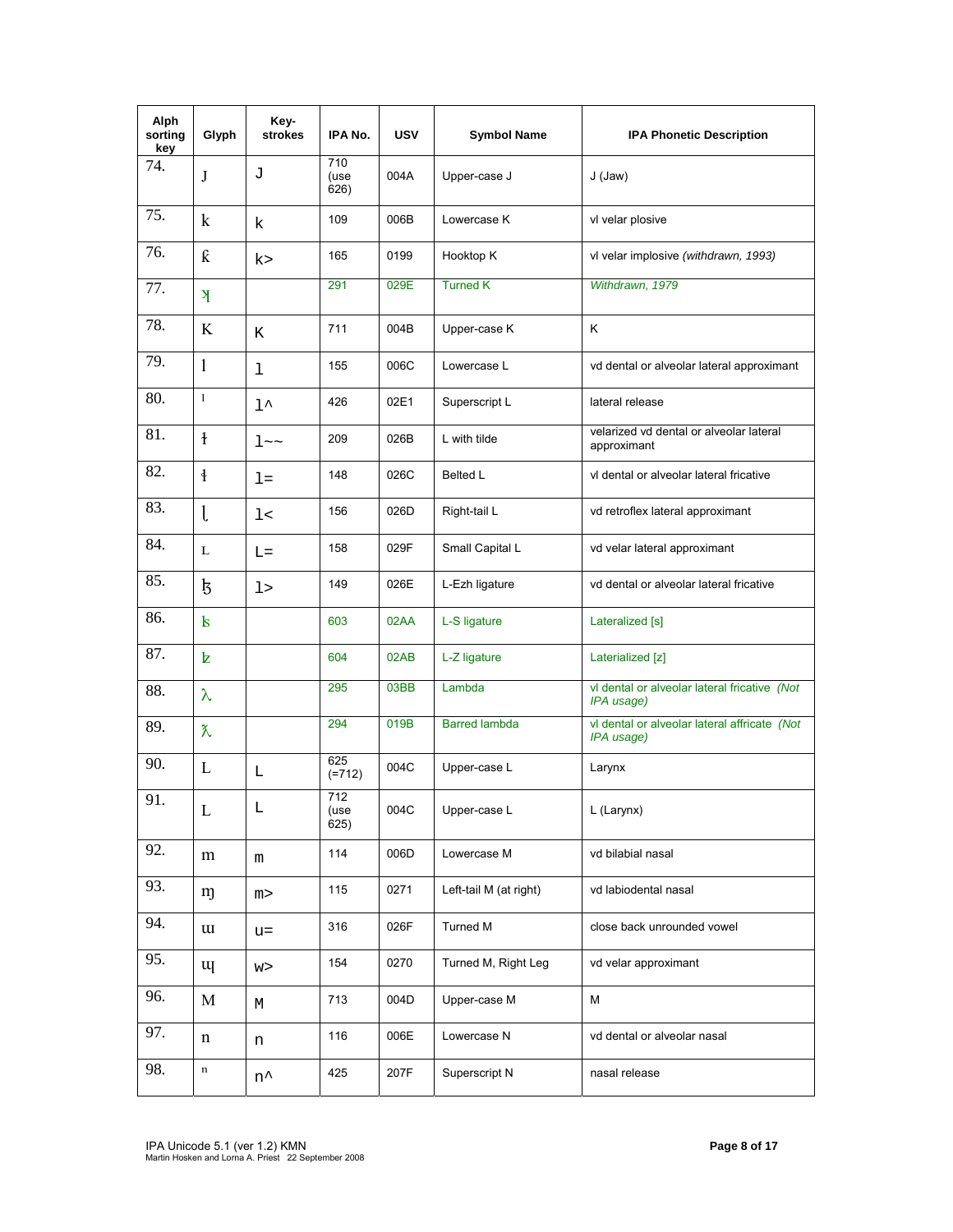| Alph<br>sorting<br>key | Glyph          | Key-<br>strokes | IPA No. | <b>USV</b> | <b>Symbol Name</b>            | <b>IPA Phonetic Description</b>                                 |
|------------------------|----------------|-----------------|---------|------------|-------------------------------|-----------------------------------------------------------------|
| 99.                    | η              |                 | 293     | 019E       | N, right leg                  | syllabic nasal (withdrawn, 1976)                                |
| 100.                   | n              | $n =$           | 118     | 0272       | Left-tail N (at left)         | vd palatal nasal                                                |
| 101.                   | ŋ              | n>              | 119     | 014B       | Eng                           | vd velar nasal                                                  |
| 102.                   | $\eta$         | n<              | 117     | 0273       | Right-tail N                  | vd retroflex nasal                                              |
| 103.                   | N              | $N =$           | 120     | 0274       | Small Capital N               | vd uvular nasal                                                 |
| 104.                   | N              | N               | 714     | 004E       | Upper-case N                  | N                                                               |
| 105.                   | $\Omega$       | O               | 307     | 006F       | Lowercase O                   | close-mid back rounded vowel                                    |
| 106.                   | $\odot$        | $p =$           | 176     | 0298       | <b>Bull's Eye</b>             | bilabial click                                                  |
| 107.                   | $\Theta$       | $O =$           | 323     | 0275       | Barred O                      | close-mid central rounded vowel                                 |
| 108.                   | ø              | $\circ$         | 310     | 00F8       | Slashed O                     | close-mid front rounded vowel                                   |
| 109.                   | œ              | E<              | 311     | 0153       | Lowercase O-E ligature        | open-mid front rounded vowel                                    |
| 110.                   | Œ              | E >             | 312     | 0276       | Small Capital O-E<br>ligature | open front rounded vowel                                        |
| 111.                   | Œ              |                 | 627     | 0152       | Upper-case O-E ligature       | Oesophageal speech                                              |
| 112.                   | $\circ$        | $\circ$         | 306     | 0254       | Open O                        | open-mid back rounded vowel                                     |
| 113.                   | $^\omega$      | u               | 398     | 0277       | Closed omega                  | near-close near-back rounded vowel<br>(superceded by 321, 1989) |
| 114.                   | $\Omega$       | O               | 715     | 004F       | Upper-case O                  | O                                                               |
| 115.                   | p              | р               | 101     | 0070       | Lowercase P                   | vl bilabial plosive                                             |
| 116.                   | $\beta$        | p               | 159     | 01A5       | Hooktop p                     | vl bilabial implosive (withdrawn, 1993)                         |
| 117.                   | P              | $\, {\bf P}$    | 716     | 0050       | Upper-case P                  | P                                                               |
| 118.                   | $\Phi$         | $f =$           | 126     | 0278       | Phi                           | vl bilabial fricative                                           |
| 119.                   | $\mathbf q$    | đ               | 111     | 0071       | Lowercase Q                   | vl uvular plosive                                               |
| 120.                   | $\mathfrak{q}$ | q               | 167     | 02A0       | Hooktop q                     | vl uvular implosive (withdrawn, 1993)                           |
| 121.                   | Q              | Q               | 717     | 0051       | Upper-case Q                  | Q                                                               |
| 122.                   | $\bf r$        | r               | 122     | 0072       | Lowercase R                   | vd dental or alveolar trill                                     |
| 123.                   | $\bf{r}$       | r>              | 124     | 027E       | Fish-hook R                   | vd dental or alveolar tap                                       |
| 124.                   | $\mathbf{r}$   |                 | 206     | 027C       | Long-leg r                    | Withdrawn, 1989                                                 |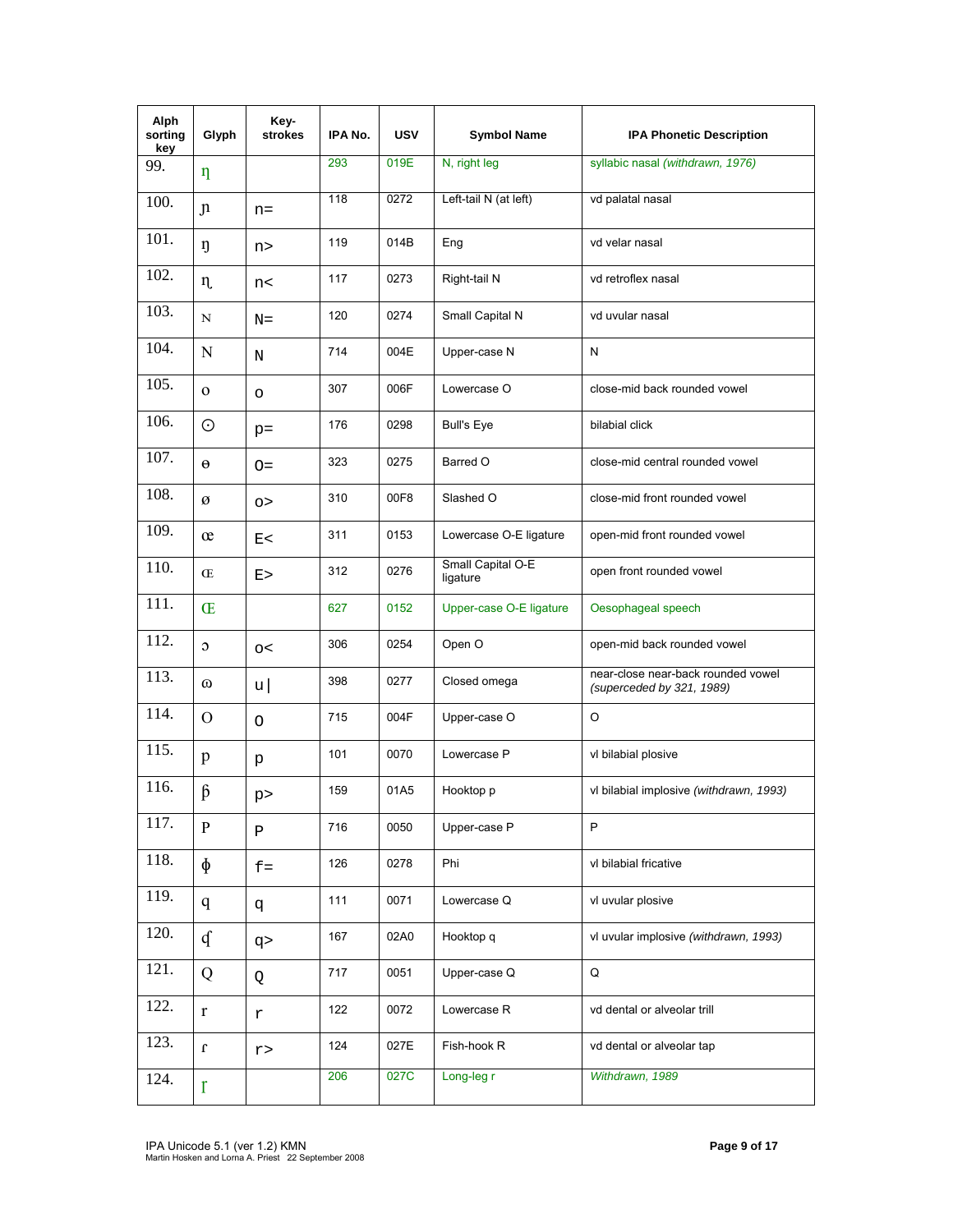| Alph<br>sorting<br>key | Glyph                   | Key-<br>strokes | IPA No. | <b>USV</b> | <b>Symbol Name</b>                      | <b>IPA Phonetic Description</b>                                 |
|------------------------|-------------------------|-----------------|---------|------------|-----------------------------------------|-----------------------------------------------------------------|
| 125.                   | $\mathbf{1}$            | L>              | 181     | 027A       | Turned Long-leg R                       | vd alveolar lateral flap                                        |
| 126.                   | $\mathfrak{r}$          | r<              | 125     | 027D       | Right-tail R                            | vd retroflex flap                                               |
| 127.                   | $\mathbf{I}$            | $r =$           | 151     | 0279       | Turned R                                | vd dental or alveolar approximant                               |
| 128.                   | $\mathbf{J}$            | R<              | 152     | 027B       | Turned R, Right Tail                    | vd retroflex approximant                                        |
| 129.                   | R                       | $R =$           | 123     | 0280       | Small Capital R                         | vd uvular trill                                                 |
| 130.                   | R                       | R               | 718     | 0052       | Upper-case R                            | R                                                               |
| 131.                   | К                       | R >             | 143     | 0281       | Inverted Small Capital R                | vd uvular fricative                                             |
| 132.                   | $\mathbf R$             | $R>^{\wedge}$   | 676     | 02B6       | Superscript inverted<br>small capital R | Uvularized                                                      |
| 133.                   | S                       | S               | 132     | 0073       | Lowercase S                             | vl alveolar fricative                                           |
| 134.                   | $\bf S$                 | $s^{\lambda}$   | 207     | 02E2       | Superscript S                           | Withdrawn, 1989                                                 |
| 135.                   | $\check{\mathbf{s}}$    |                 | 297     | 0161       | S wedge                                 | vl postalveolar fricative (not IPA usage)                       |
| 136.                   | ş                       | S<              | 136     | 0282       | Right-Tail S (at left)                  | vl retroflex fricative                                          |
| 137.                   | S                       | S               | 719     | 0053       | Upper-case S                            | S                                                               |
| 138.                   | $\int$                  | $S =$           | 134     | 0283       | Esh                                     | vl postalveolar fricative                                       |
| 139.                   | $\int$                  |                 | 204     | 0286       | Curly-tail esh                          | Withdrawn, 1989                                                 |
| 140.                   | t                       | t               | 103     | 0074       | Lowercase T                             | vl dental or alveolar plosive                                   |
| 141.                   | f                       | t>              | 161     | 01AD       | Hooktop T                               | vl dental or alveolar implosive<br>(withdrawn, 1993)            |
| 142.                   | ţ                       |                 | 208     | 01AB       | Left-hook T                             | palatalized vl dental or alveolar plosive<br>(withdrawn, 1989)  |
| 143.                   | t                       | t<              | 105     | 0288       | Right-tail T                            | vl retroflex plosive                                            |
| 144.                   | $t\mathbf{s}$           |                 | 211     | 02A6       | T-S ligature                            | vl dental or alveolar affricate (superceded<br>by $103 + 132$ ) |
| 145.                   | tf                      |                 | 213     | 02A7       | T-Esh ligature                          | vl postalveolar affricate (superceded by<br>$103 + 134$         |
| 146.                   | $t \mathfrak{c}$        |                 | 215     | 02A8       | T-Curly-tail-C ligature                 | vl alveolo-palatal affricate (superceded by<br>$103 + 182$      |
| 147.                   | $\overline{\mathbf{1}}$ | T               | 201     | 0287       | Turned T                                | dental click (superceded by 177, 1989)                          |
| 148.                   | $\rm T$                 | T               | 720     | 0054       | Upper-case T                            | $\mathsf T$                                                     |
| 149.                   | $\theta$                | $t =$           | 130     | 03B8       | Theta                                   | vl dental fricative                                             |
| 150.                   | $\Theta$                | $t = \uparrow$  | 217     | 1DBF       | Superscript theta                       | vl dental fricative release                                     |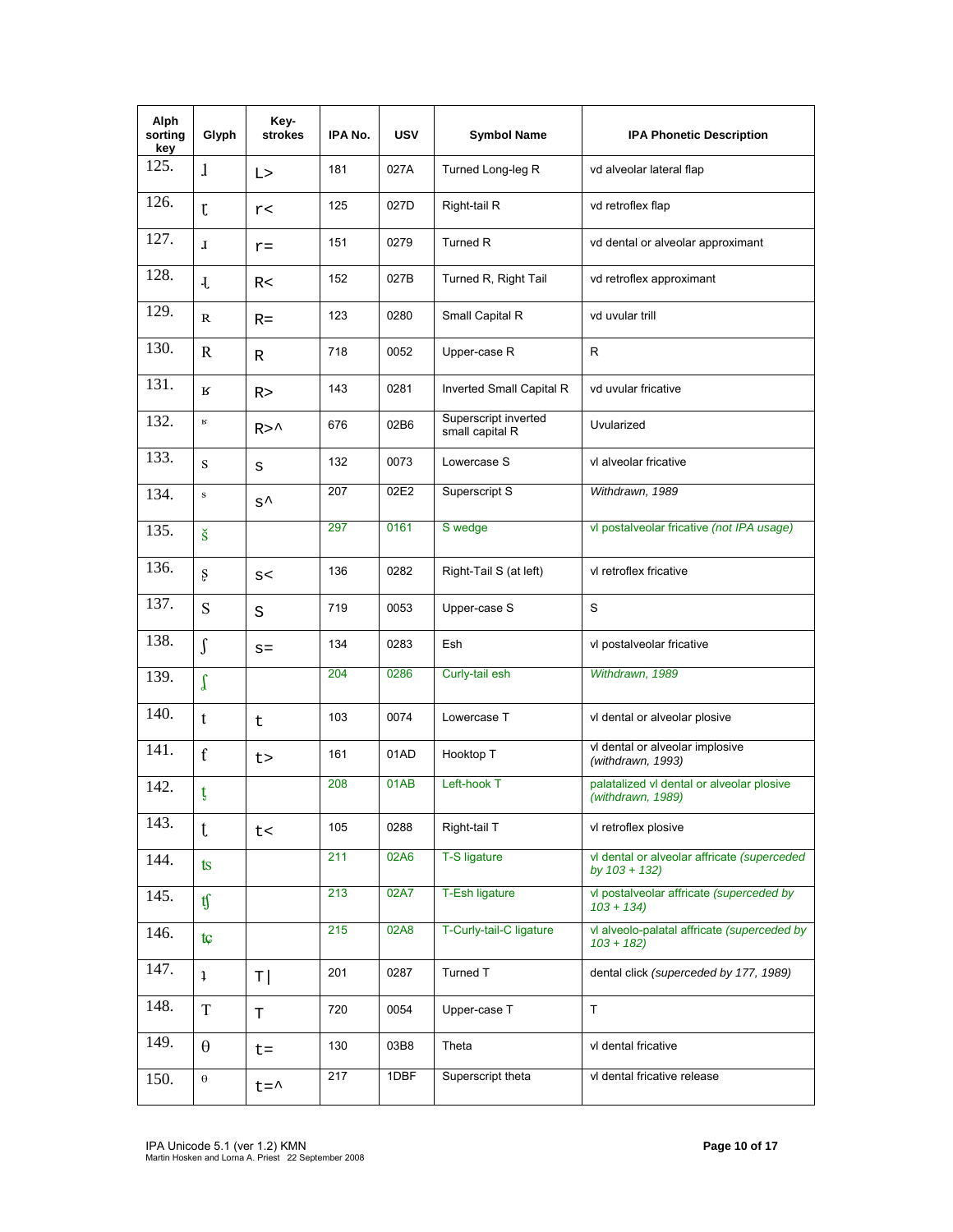| Alph<br>sorting<br>key | Glyph        | Key-<br>strokes | IPA No.                          | <b>USV</b> | <b>Symbol Name</b>            | <b>IPA Phonetic Description</b>                      |
|------------------------|--------------|-----------------|----------------------------------|------------|-------------------------------|------------------------------------------------------|
| 151.                   | $\Theta$     |                 | 628                              | 0398       | <b>Upper-case Greek Theta</b> | Protruded-tongue voice                               |
| 152.                   | u            | u               | 308                              | 0075       | Lowercase U                   | close back rounded vowel                             |
| 153.                   | u            | $U =$           | 318                              | 0289       | Barred U                      | close central rounded vowel                          |
| 154.                   | U            | u<              | 321                              | 028A       | Upsilon                       | near-close near-back rounded vowel                   |
| 155.                   | U            | U               | 721                              | 0055       | Upper-case U                  | U                                                    |
| 156.                   | V            | V               | 129                              | 0076       | Lowercase V                   | vd labiodental fricative                             |
| 157.                   | $\mathbf{V}$ | V<              | 184                              | 2C71       |                               | labiodental flap                                     |
| 158.                   | $\upsilon$   | $V =$           | 150                              | 028B       | Cursive V                     | vd labiodental approximant                           |
| 159.                   | $\upsilon$   | $v = \uparrow$  | 673                              | 1DB9       | Superscript cursive V         | Labiodentalized                                      |
| 160.                   | $\Lambda$    | u>              | 314                              | 028C       | Turned V                      | open-mid back unrounded vowel                        |
| 161.                   | V            | V               | 621<br>$(=722)$                  | 0056       | Upper-case V                  | Voice                                                |
| 162.                   | V            | V               | 722<br>(use<br>621)              | 0056       | Upper-case V                  | V (Voice)                                            |
| 163.                   | W            | W               | 170                              | 0077       | Lowercase W                   | vd labial-velar approximant                          |
| 164.                   | $\bf w$      | w^              | 420                              | 02B7       | Superscript W                 | labialized                                           |
| 165.                   | $\mathbf{M}$ | $w =$           | 169                              | 028D       | <b>Turned W</b>               | vl labial-velar fricative                            |
| 166.                   | W            | W               | 623<br>$(=723)$                  | 0057       | Upper-case W                  | Whisper                                              |
| 167.                   | W            | W               | $\overline{723}$<br>(use<br>623) | 0057       | Upper-case W                  | W (Whisper)                                          |
| 168.                   | X            | X               | 140                              | 0078       | Lowercase X                   | vl velar fricative                                   |
| 169.                   | $\mathbf x$  | $x^{\lambda}$   | 292                              | 02E3       | Superscript X                 | vl velar fricative release                           |
| 170.                   | $\chi$       | $x =$           | 142                              | 03C7       | Chi                           | vl uvular fricative                                  |
| 171.                   | X            | Χ               | 724                              | 0058       | Upper-case X                  | $\pmb{\times}$                                       |
| 172.                   | y            | У               | 309                              | 0079       | Lowercase Y                   | close front rounded vowel                            |
| 173.                   | у            | $y^{\lambda}$   | 496                              | 02B8       | Superscript Y                 | high-front rounding / palatalized (not IPA<br>usage) |
| 174.                   | $\Lambda$    | L<              | 157                              | 028E       | Turned Y                      | vd palatal lateral approximant                       |
| 175.                   | $\mathbf Y$  | $Y =$           | 320                              | 028F       | Small Capital Y               | near-close near-front rounded vowel                  |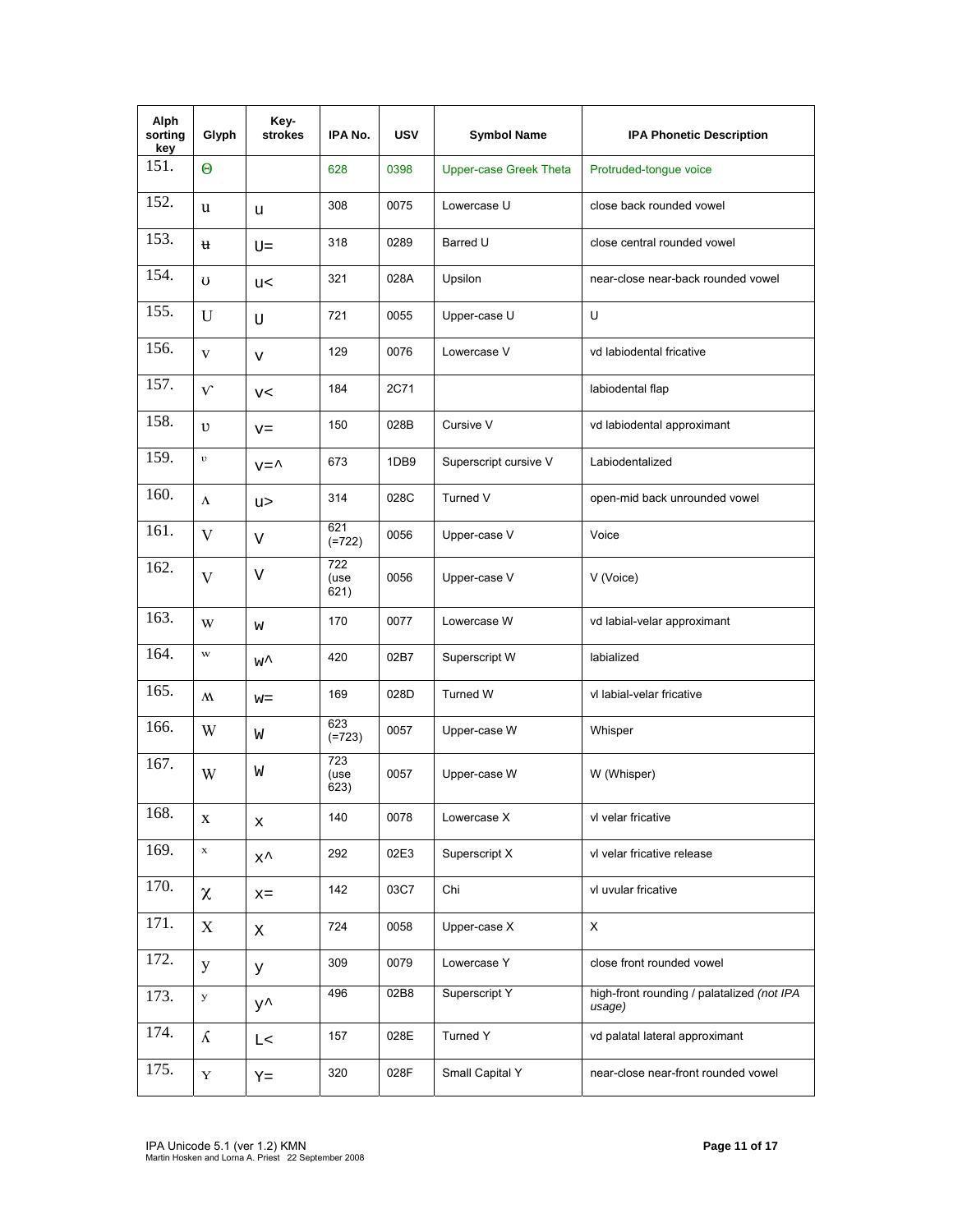| <b>Alph</b><br>sorting<br>key | Glyph                                   | Key-<br>strokes | IPA No.                     | USV  | <b>Symbol Name</b>                     | <b>IPA Phonetic Description</b>                     |
|-------------------------------|-----------------------------------------|-----------------|-----------------------------|------|----------------------------------------|-----------------------------------------------------|
| 176.                          | Y                                       | Y               | 725                         | 0059 | Upper-case Y                           | Y                                                   |
| 177.                          | Z                                       | Ζ               | 133                         | 007A | Lowercase Z                            | vd alveolar fricative                               |
| 178.                          | ž                                       |                 | 296                         | 017E | Z wedge                                | vd postalveolar fricative (not IPA usage)           |
| 179.                          | $\mathbf{Z}$                            | Z >             | 183                         | 0291 | Curly-tail Z                           | vd alveolo-palatal fricative                        |
| 180.                          | $Z_{\iota}$                             | Z<              | 137                         | 0290 | Right-tail Z                           | vd retroflex fricative                              |
| 181.                          | 3                                       | $Z =$           | 135                         | 0292 | Ezh: Tailed Z                          | vd postalveolar fricative                           |
| 182.                          | $\overline{3}$                          |                 | 205                         | 0293 | Curly-tail ezh                         | Withdrawn, 1989                                     |
| 183.                          | Z                                       | Ζ               | 726                         | 005A | Upper-case Z                           | Ζ                                                   |
| 184.                          | $\mathbf{r}$                            | $? =$           | 113                         | 0294 | <b>Glottal Stop</b>                    | glottal plosive                                     |
| 185.                          | $\mathcal{C}$                           | ? <             | 145                         | 0295 | <b>Reversed Glottal Stop</b>           | vd pharyngeal fricative or approximant              |
| 186.                          | $\overline{\mathbf{f}}$                 | $Q =$           | 172                         | 02A1 | <b>Barred Glottal Stop</b>             | epiglottal plosive                                  |
| 187.                          | $\mathbf{f}$                            | Q<              | 174                         | 02A2 | <b>Barred Reversed Glottal</b><br>Stop | vd epiglottal fricative or approximant              |
| 188.                          |                                         | ! <             | 177                         | 01C0 | Pipe                                   | dental click                                        |
| 189.                          | Ţ                                       | Ţ               | 178                         | 01C3 | <b>Exclamation Point</b>               | (post)alveolar click                                |
| 190.                          | $\ddagger$                              | $!=$            | 179                         | 01C2 | Double-barred Pipe                     | palatoalveolar click                                |
| 191.                          | $\mathcal{L}^{\text{max}}_{\text{max}}$ | !>              | 180                         | 01C1 | Double Vertical Line                   | alveolar lateral click                              |
| 192.                          | $\overline{5}$                          |                 | 203                         | 0296 | Inverted glottal stop                  | alveolar lateral click (superceded by 180,<br>1989) |
| 193.                          | $\overline{2}$                          |                 | 290                         | 01BB | <b>Barred two</b>                      | Withdrawn, 1976                                     |
| 194.                          | $\overline{\phantom{a}}$                | 11              | 401                         | 02BC | Apostrophe                             | ejective                                            |
| 195.                          | ृ                                       | ిక              | 402a                        | 0325 | Under-ring                             | voiceless                                           |
| 196.                          | ំ                                       | @               | 402b                        | 030A | Over-ring                              | voiceless (use if character has<br>descender)       |
| 197.                          | ु                                       | နွန့            | 403<br>$( = 663, )$<br>664) | 032C | Subscript Wedge                        | voiced                                              |
| 198.                          | ្                                       | 888             | 405                         | 0324 | <b>Subscript Umlaut</b>                | breathy voiced                                      |
| 199.                          | ្ទ                                      | $$$ \$\$        | 406                         | 0330 | Subscript Tilde                        | creaky voiced                                       |
| 200.                          | ្ត                                      | $\{\{\{\}\}\}$  | 407                         | 033C | Subscript Seagull                      | linguolabial                                        |
| 201.                          | ្                                       | $\{$            | 408                         | 032A | Subscript Bridge                       | dental                                              |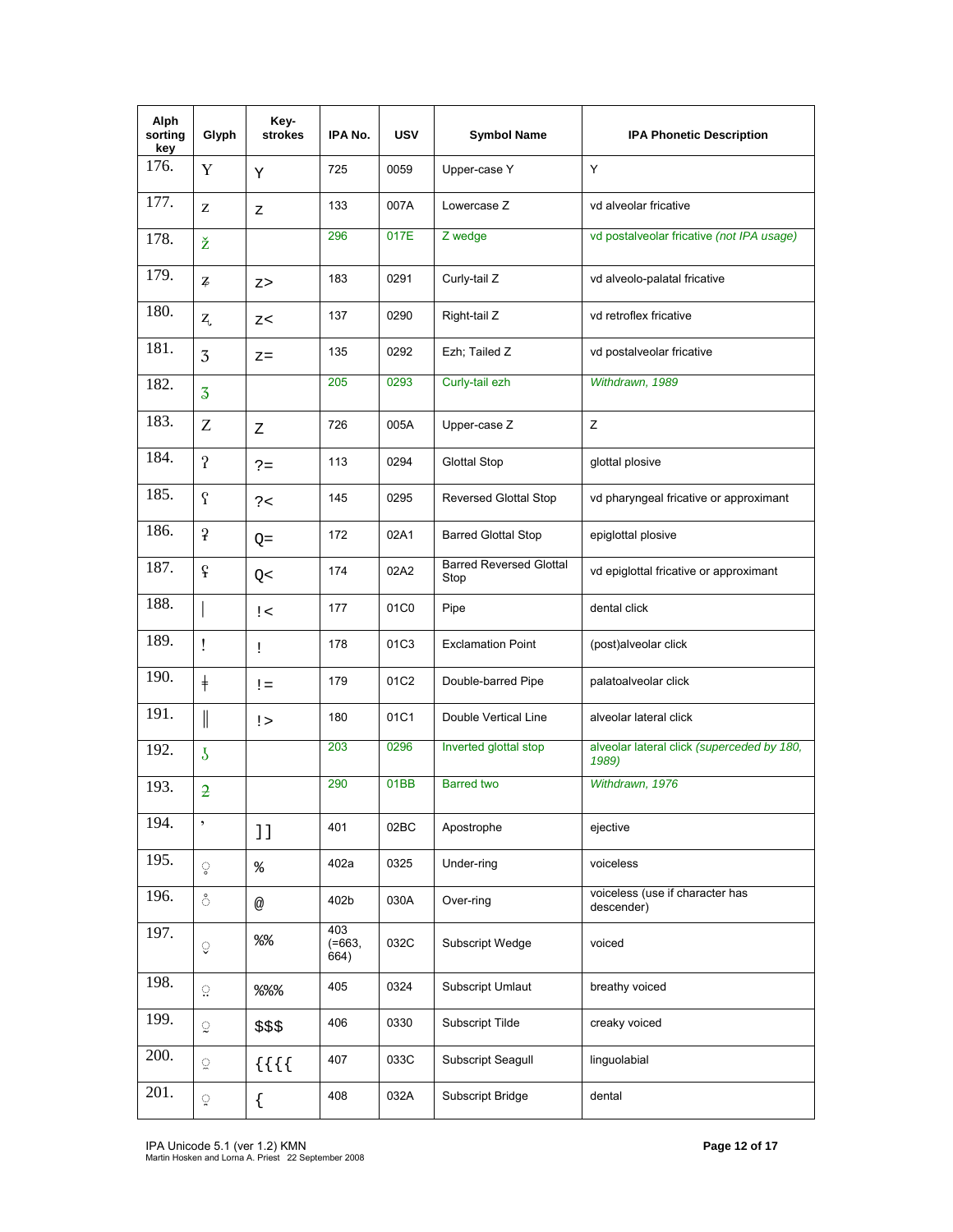| Alph<br>sorting<br>key | Glyph           | Key-<br>strokes | IPA No. | <b>USV</b>     | <b>Symbol Name</b>                   | <b>IPA Phonetic Description</b>                             |
|------------------------|-----------------|-----------------|---------|----------------|--------------------------------------|-------------------------------------------------------------|
| 202.                   | ਼               | $\{ \}$         | 409     | 033A           | <b>Inverted Subscript Bridge</b>     | apical                                                      |
| 203.                   | ុ               | $\{ \}$         | 410     | 033B           | Subscript Square                     | laminal                                                     |
| 204.                   | ç               | $+++++$         | 411     | 0339           | Subscript Right Half-ring            | more rounded                                                |
| 205.                   | ę               |                 | 412     | 031C           | Subscript Left Half-ring             | less rounded                                                |
| 206.                   | ្               | $^{+}$          | 413     | 031F           | <b>Subscript Plus</b>                | advanced                                                    |
| 207.                   | ृ               |                 | 414     | 0320           | Under-bar                            | retracted                                                   |
| 208.                   | ö               | $\star$         | 415     | 0308           | Umlaut                               | centralized                                                 |
| 209.                   | Ŏ               | * *             | 416     | 033D           | Over-cross                           | mid-centralized                                             |
| 210.                   | ្               | $+++$           | 417     | 0318           | Advancing Sign                       | advanced tongue root                                        |
| 211.                   | ុ               |                 | 418     | 0319           | Retracting Sign                      | retracted tongue root                                       |
| 212.                   | O.              | [1]             | 419     | 02DE           | <b>Right Hook</b>                    | rhoticity                                                   |
| 213.                   | S.              | ? <             | 423     | 02E4           | Superscript reversed<br>glottal stop | pharyngealized                                              |
| 214.                   | $\tilde{\circ}$ | $\thicksim$     | 424     | 0303           | Superscript Tilde                    | nasalized                                                   |
| 215.                   | $\circ$         | 111             | 427     | 031A           | Corner                               | no audible release                                          |
| 216.                   | e               |                 | 428     | 0334           | Superimposed tilde                   | Velarized or pharyngealized (use<br>precomposed characters) |
| 217.                   | Q               | $++$            | 429     | 031D           | Raising Sign                         | raised                                                      |
| 218.                   | Ç               |                 | 430     | 031E           | Lowering Sign                        | lowered                                                     |
| 219.                   | Ÿ               | \$              | 431     | 0329           | <b>Syllabicity Mark</b>              | syllabic                                                    |
| 220.                   | ्र              | \$\$            | 432     | 032F           | Subscript Arch                       | non-syllabic                                                |
| 221.                   |                 | #&              | 433     | 0361           | Top Tie Bar                          | affricate or double articulation                            |
| 222.                   |                 | @&              | 433     | 035C           | Bottom Tie Bar                       | affricate or double articulation                            |
| 223.                   | ृ               |                 | 489     | 0322           | Subscript right hook                 | Rhoticity (Superseded by 419, 1989)                         |
| 224.                   | п               |                 | 490     | $\overline{?}$ | Open corner                          | Release / burst (not IPA usage)                             |
| 225.                   | ,               | $\mathbf{r}$    | 491     | 002C           | Comma                                | pause (not IPA usage)                                       |
| 226.                   | $\pmb{\zeta}$   | 1111            | 492     | 02BB           | Reversed apostrophe                  | weak aspiration (withdrawn, 1979)                           |
| 227.                   | ó               | ****            | 493     | 0307           | Over-dot                             | palatalization/centralization<br>(withdrawn, 1979)          |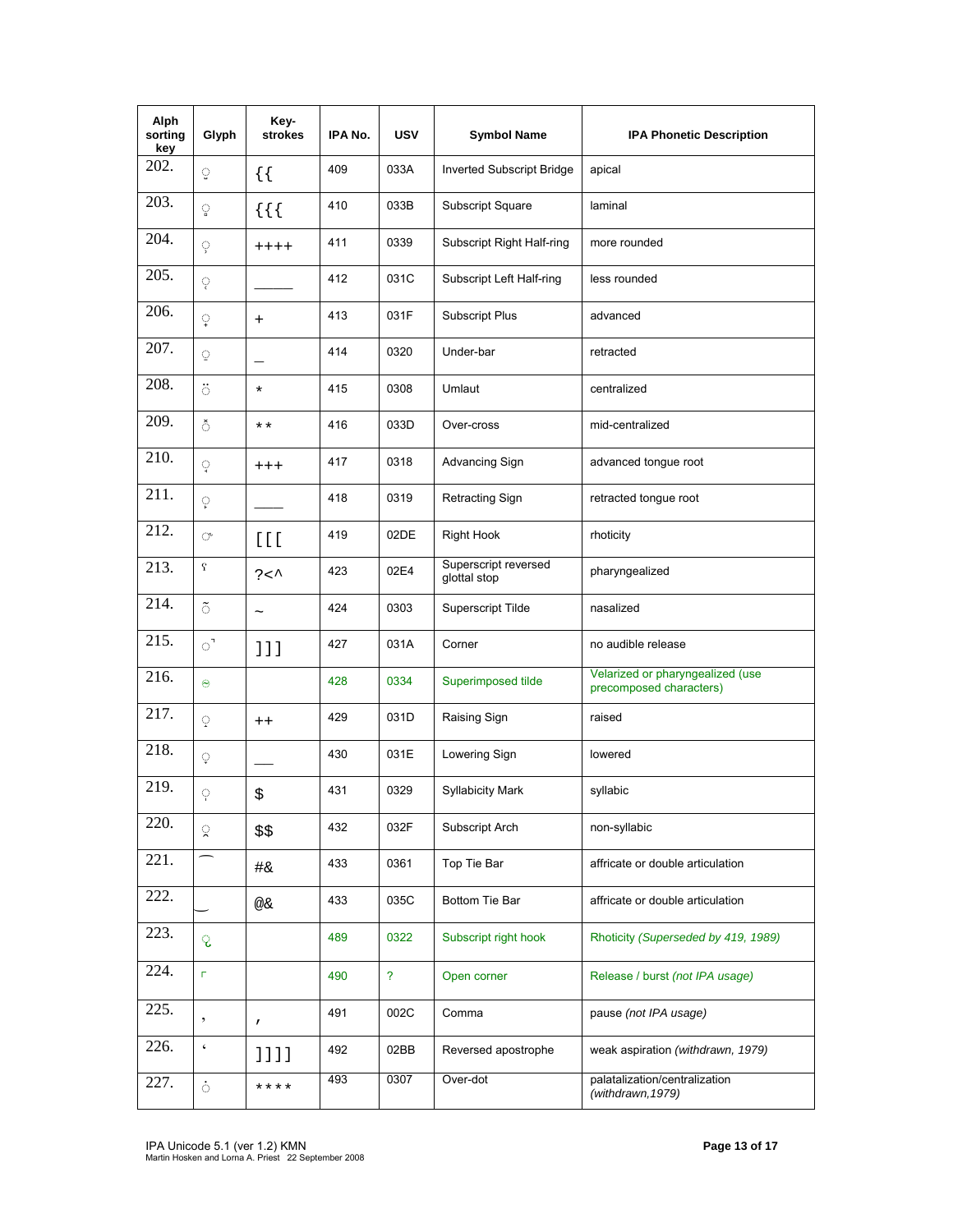| Alph<br>sorting<br>key | Glyph                    | Key-<br><b>strokes</b> | IPA No.                      | <b>USV</b> | <b>Symbol Name</b>              | <b>IPA Phonetic Description</b>                      |
|------------------------|--------------------------|------------------------|------------------------------|------------|---------------------------------|------------------------------------------------------|
| 228.                   |                          |                        | 494                          | 02D7       | Minus sign                      | retracted variety (backed) (use 414 or<br>418, 1989) |
| 229.                   | $\ddot{}$                |                        | 495                          | 02D6       | Plus sign                       | advanced variety (fronted) (use 413 or<br>417, 1989) |
| 230.                   | Ģ                        | $\{\{\{\}\}\}$         | 497                          | 0323       | Under-dot                       | closer variety / fricative (use 429, 1989)           |
| 231.                   | S                        |                        | 498                          | 0321       | Subscript left hook             | palatalized (superseded by 421, 1989)                |
| 232.                   | g                        |                        | 499                          | 032B       | Subscript W                     | labialized (superseded by 420, 1989)                 |
| 233.                   | $\mathsf I$              | }                      | 501                          | 02C8       | Vertical Stroke (Superior)      | primary stress                                       |
| 234.                   | $\mathbf{I}$             | $\}$                   | 502                          | 02CC       | Vertical Stroke (Inferior)      | secondary stress                                     |
| 235.                   | ĭ                        | $\ddot{\cdot}$         | 503                          | 02D0       | Length Mark                     | length mark                                          |
| 236.                   | $\blacksquare$           | $\vdots$               | 504                          | 02D1       | Half-length Mark                | half-length                                          |
| 237.                   | ័                        | $***$                  | 505                          | 0306       | <b>Breve</b>                    | extra-short                                          |
| 238.                   | $\ddot{\phantom{0}}$     |                        | 506<br>(631,<br>632,<br>633) | 002E       | Period                          | syllable break                                       |
| 239.                   |                          | $\alpha$ .             | 507                          | 007C       | <b>Vertical Line</b>            | minor (foot) group                                   |
| 240.                   |                          | $=$                    | 508                          | 2016       | Double vertical line<br>(thick) | major (intonation) group                             |
| 241.                   | $\overline{\phantom{0}}$ | $# =$                  | 509                          | 203F       | Bottom Tie Bar                  | linking (absence of a break)                         |
| 242.                   | ↗                        | #>>                    | 510                          | 2197       | <b>Upward Diagonal Arrow</b>    | global rise                                          |
| 243.                   | ブ                        | #<<                    | 511                          | 2198       | Downward Diagonal<br>Arrow      | qlobal fall                                          |
| 244.                   | $\ddot{\circ}$           | @4                     | 512                          | 030B       | Double Acute Accent<br>(over)   | extra high level                                     |
| 245.                   | 6                        | @3                     | 513                          | 0301       | Acute Accent (over)             | high level                                           |
| 246.                   | $\bar{\circ}$            | @2                     | 514                          | 0304       | Macron                          | mid level                                            |
| 247.                   | $\delta$                 | @1                     | 515                          | 0300       | Grave Accent (over)             | low level                                            |
| 248.                   | $\delta$                 | @0                     | 516                          | 030F       | Double Grave Accent<br>(over)   | extra low level                                      |
| 249.                   | $\downarrow$             | #                      | 517                          | A71C       | Down Arrow                      | downstep                                             |
| 250.                   | $^\dagger$               | #                      | 518                          | A71B       | Up Arrow                        | upstep                                               |
| 251.                   | $\mathbb{I}$             | #4                     | 519                          | 02E5       | Extra-high Tone Bar             | extra high level                                     |
| 252.                   | $\mathbf{1}$             | #3                     | 520                          | 02E6       | High Tone Bar                   | high level                                           |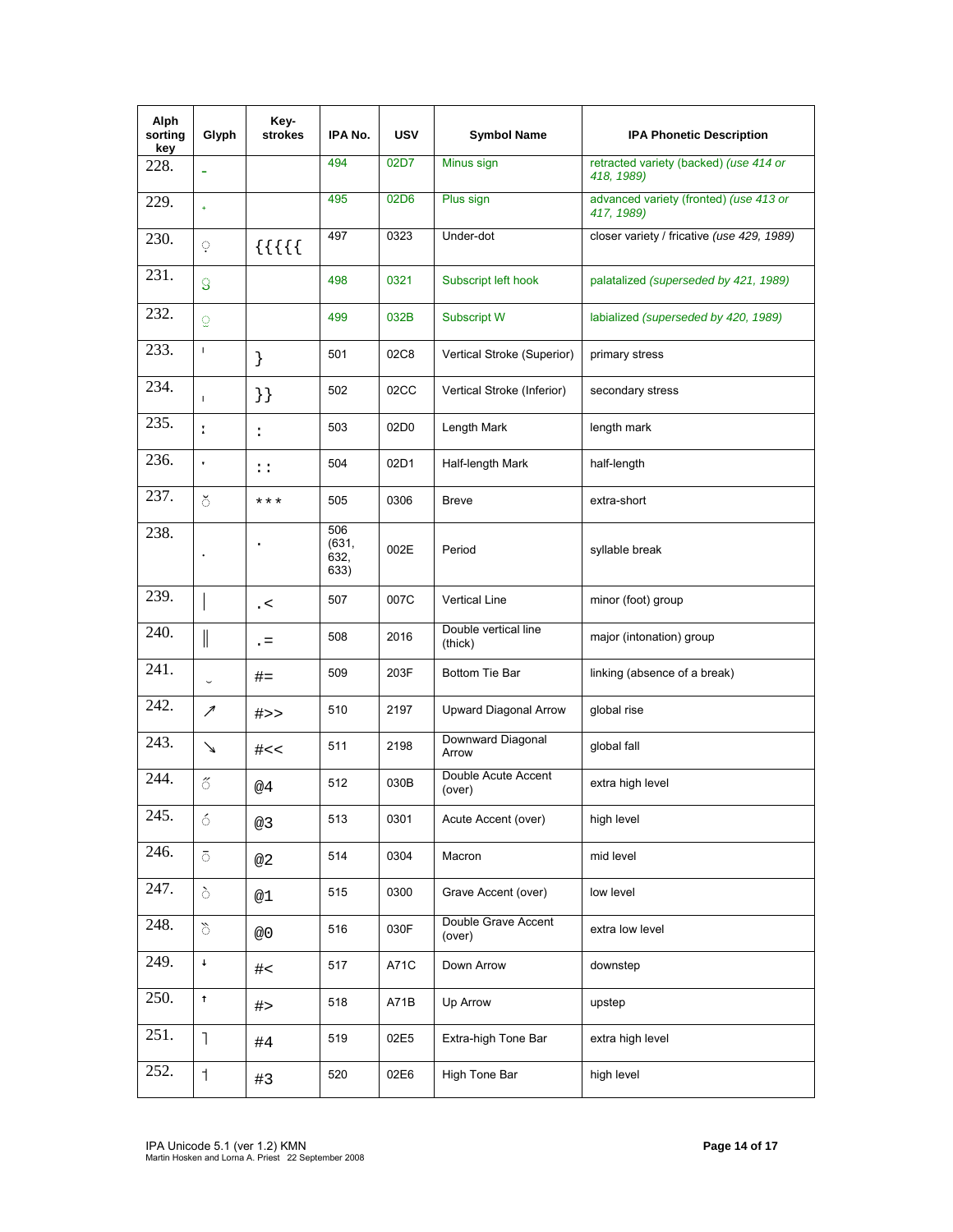| Alph<br>sorting<br>key | Glyph               | Key-<br><b>strokes</b> | IPA No.             | USV                  | <b>Symbol Name</b>                    | <b>IPA Phonetic Description</b>                           |
|------------------------|---------------------|------------------------|---------------------|----------------------|---------------------------------------|-----------------------------------------------------------|
| 253.                   | $\overline{+}$      | #2                     | 521                 | 02E7                 | Mid Tone Bar                          | mid level                                                 |
| 254.                   | $\overline{a}$      | #1                     | 522                 | 02E8                 | Low Tone Bar                          | low level                                                 |
| 255.                   | ┚                   | #0                     | 523                 | 02E9                 | Extra-low Tone Bar                    | extra low level                                           |
| 256.                   | ŏ                   | @13                    | 524                 | 030C                 | Wedge                                 | rising contour                                            |
| 257.                   | $\hat{\circ}$       | @31                    | 525                 | 0302                 | Circumflex                            | falling contour                                           |
| 258.                   | $\breve{\circ}$     | @23                    | 526                 | 1DC4                 | Macron plus acute<br>accent           | high rising contour                                       |
| 259.                   | $\delta$            | @12                    | 527                 | 1DC5                 | Grave accent plus<br>macron           | low rising contour                                        |
| 260.                   | $\delta$            | @131                   | 528                 | 1DC8                 | Grave plus acute plus<br>grave accent | rising-falling contour                                    |
| 261.                   | $\Lambda$           | #04                    | 529                 | 02E9<br>02E5         | Rising tone letter                    | rising contour                                            |
| 262.                   | $\mathsf{N}$        | #40                    | 530                 | 02E5<br>02E9         | Falling tone letter                   | falling contour                                           |
| 263.                   | $\overline{1}$      | #24                    | 531                 | 02E7<br>02E5         | High-rising tone letter               | high rising contour                                       |
| 264.                   | $\lambda$           | #12                    | 532                 | 02E9<br>02E7         | Low-rising tone letter                | low rising contour                                        |
| 265.                   | N,                  | #141                   | 533                 | 02E8<br>02E5<br>02E8 | Rising-falling tone letter            | rising-falling contour                                    |
| 266.                   | $\delta$            |                        | 595                 | 0311                 | Superscript arch                      | long falling tone / advanced / palatal (not<br>IPA usage) |
| 267.                   | $\ddot{\mathbf{v}}$ |                        | 596                 | 02C7                 | Wedge; háček                          | falling-rising tone (usage redefined, 1989.<br>See 524)   |
| 268.                   | $\hat{\phantom{a}}$ |                        | 597                 | 02C6                 | Circumflex                            | rising-falling tone (usage redefined, 1989.<br>See 525)   |
| 269.                   | Q                   |                        | 598                 | 0316/<br>02CE        | Subscript grave accent                | low falling tone (superseded (1989)                       |
| 270.                   | 9                   |                        | 599                 | 0317/<br>02CF        | Subscript acute accent                | low rising tone (superseded, 1989)                        |
| 271.                   | Ξ                   |                        | 601                 | 02AD                 | Double bridge                         | <b>Bidental percussive</b>                                |
| 272.                   | $\overline{O}$      |                        | 611                 | 274D                 | <b>Balloon</b>                        | Unidentified segment(s)                                   |
| 273.                   | $\ast$              |                        | 612                 | 002A                 | <b>Asterisk</b>                       | Placeholder symbol                                        |
| 274.                   | $\left( .\right)$   |                        | 631<br>(use<br>506) | 002E                 | Bracketed single period               | Short pause                                               |
| 275.                   | (.)                 |                        | 632<br>(use<br>506) | 002E<br>002E         | Bracketed double period               | Medium-length pause                                       |
| 276.                   | ()                  |                        | 633<br>(use<br>506) | 002E<br>002E<br>002E | Bracketed triple period               | Long pause                                                |
| 277.                   |                     |                        | 634                 | 1D191                | Forte                                 | Loud speech                                               |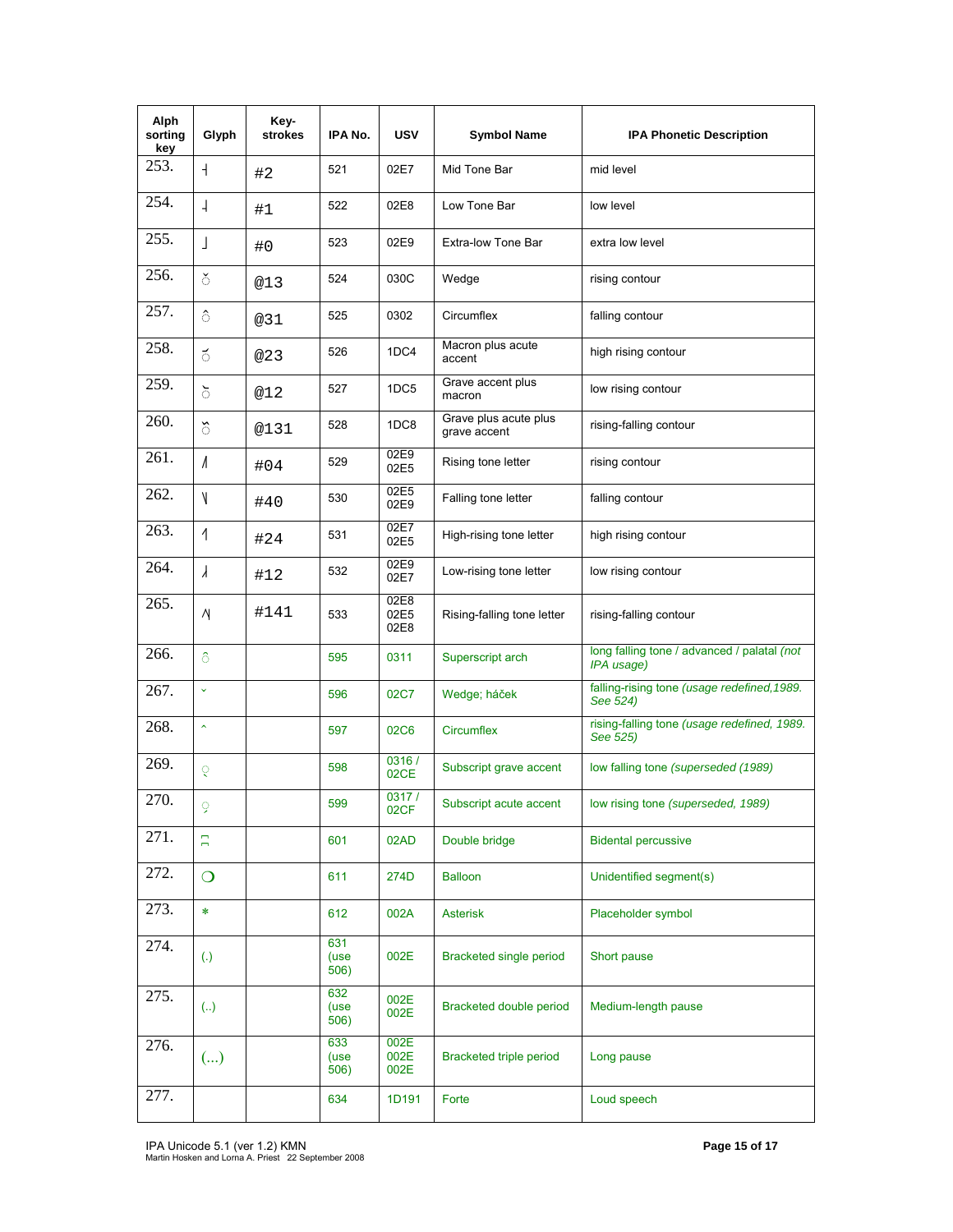| Alph<br>sorting<br>key | Glyph            | Key-<br>strokes | IPA No.             | <b>USV</b>   | <b>Symbol Name</b>                    | <b>IPA Phonetic Description</b> |
|------------------------|------------------|-----------------|---------------------|--------------|---------------------------------------|---------------------------------|
| 278.                   |                  |                 | 635                 |              | Fortissimo                            | Louder speech                   |
| 279.                   |                  |                 | 636                 |              | Piano                                 | Quiet speech                    |
| 280.                   |                  |                 | 637                 | 1D18F        | Pianissimo                            | Quieter speech                  |
| 281.                   |                  |                 | 638                 |              | Allegro                               | Fast speech                     |
| 282.                   |                  |                 | 639                 |              | Lento                                 | Slow speech                     |
| 283.                   | 1                | $\mathbf{1}$    | 640                 | 0031         | Numeral one                           | Slight degree                   |
| 284.                   | $\overline{2}$   | 2               | 641                 | 0032         | Numeral two                           | Moderate degree                 |
| 285.                   | 3                | 3               | 642                 | 0033         | Numeral three                         | Extreme degree                  |
| 286.                   | ô                |                 | 651                 | 0346         | Superscript bridge                    | <b>Dentolabial</b>              |
| 287.                   | Q                |                 | 652                 | 034D         | Subscript double arrow                | Labial spreading                |
| 288.                   | ្ញុំ             |                 | 653                 | 032A<br>0346 | Superscript+subscript<br>bridge       | <b>Bidental articulation</b>    |
| 289.                   | ិ៍               |                 | 654                 | 034A         | Superscript slashed tilde             | Denasal                         |
| 290.                   | $\tilde{\delta}$ |                 | 655                 | 034B         | Superscript dotted tilde              | Nasal escape                    |
| 291.                   | ិ៍               |                 | 656                 | 034C         | Superscript double tilde              | Velopharyngeal friction         |
| 292.                   | ុ                |                 | 657                 | 0348         | Subscript double<br>syllabicity mark  | <b>Stronger articulation</b>    |
| 293.                   | Q                |                 | 658                 | 0349         | Subscript corner                      | <b>Weaker articulation</b>      |
| 294.                   | X                |                 | 659                 | 005C         | <b>Backslash</b>                      | Reiterated articulation         |
| 295.                   | ុ                |                 | 660                 | 034E         | Subscript upward arrow-<br>head       | Whistled articulation           |
| 296.                   | ↓                |                 | 661                 | 2193         | Down full arrow                       | Ingressive air flow             |
| 297.                   | ↑                |                 | 662                 | 2191         | Up full arrow                         | Egressive air flow              |
| 298.                   | Ÿ                |                 | 663<br>(use<br>403) | 02EC         | Left-sited subscript<br>wedge         | Pre-voicing                     |
| 299.                   | $\ddotmark$      |                 | 664<br>$(=403)$     | 02EC         | <b>Right-sited subscript</b><br>wedge | Post-voicing                    |
| 300.                   |                  |                 | 665                 |              | <b>Bracketed subscript</b><br>wedge   | Partial voicing                 |
| 301.                   |                  |                 | 666                 |              | Left-bracketed subscript<br>wedge     | Initial partial voicing         |
| 302.                   |                  |                 | 667                 |              | Right-bracketed<br>subscript wedge    | Final partial voicing           |
| 303.                   |                  |                 | 668                 |              | <b>Bracketed under-ring</b>           | Partial devoicing               |